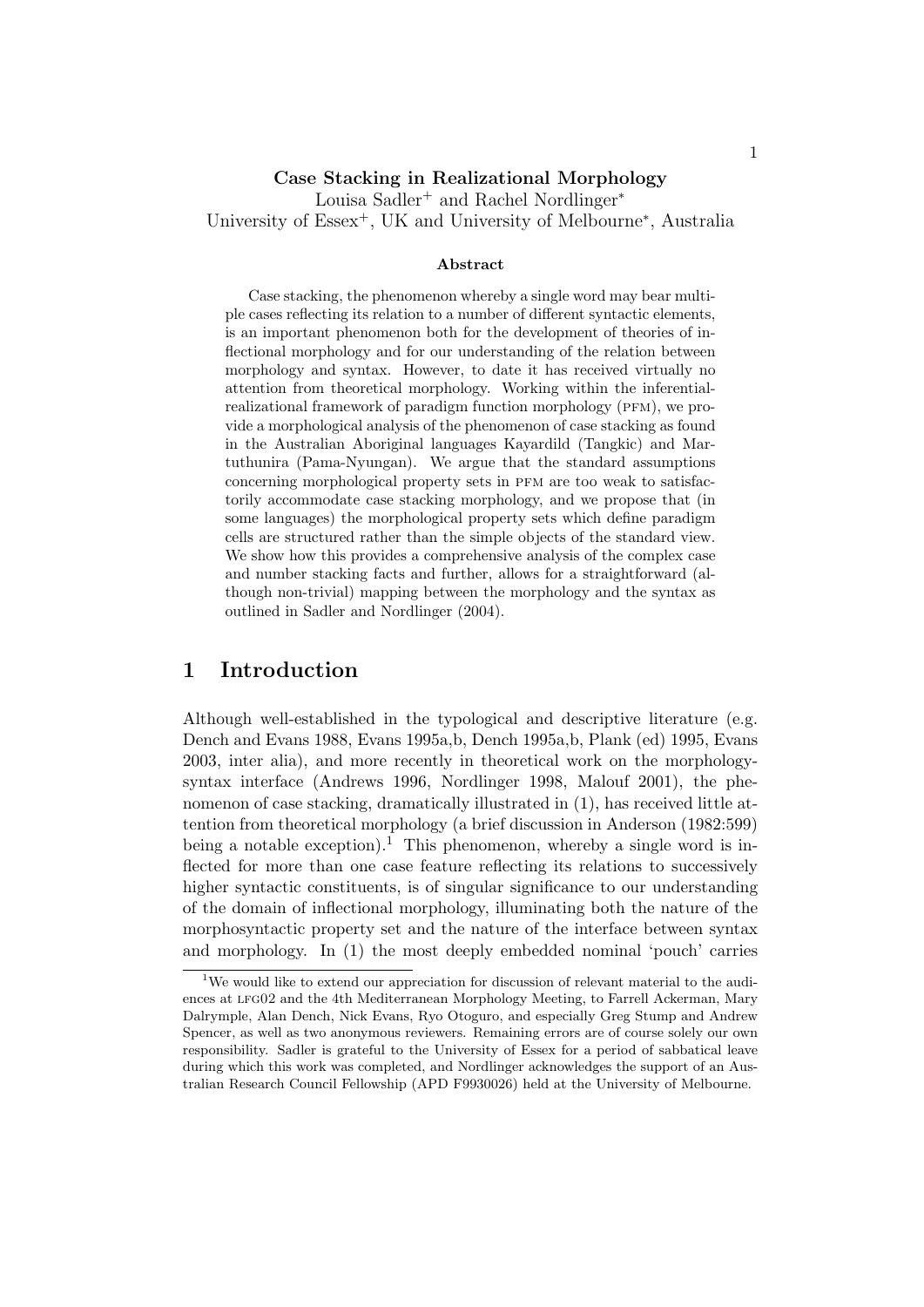three case markers, each one reflecting a successively higher syntactic relationship. First 'pouch' is inflected with its relational locative case, then with the proprietive case indicating that the locative nominal is embedded with the proprietive NP 'joey in (its) pouch', and finally with the accusative case, marking the whole proprietive NP as being contained within the object NP 'the euro with a joey in its pouch'.<sup>2</sup>

(1) Ngayu nhawu-lha ngurnu I saw-pst that(acc) euro-acc joey-prop-acc tharnta-a mirtily-marta-a thara-ngka-marta-a. pouch-loc-prop-acc 'I saw the euro with a joey in (its) pouch.' (Martuthunira, Dench 1995a:60 (3.15))

Case stacking highlights the ability for morphology to encode complex syntactic structures. For example, the sequence of case markers on the final word thara $ngka-marta-a$  'pouch-LOC-PROP-ACC' in  $(1)$  specifies three levels of embedding in the syntax: a locative NP embedded within a proprietive NP embedded within an accusative NP. This shows that the role of inflectional morphology, and its interaction with the syntax, is more complicated than that which follows from the simple and common assumption that (a subset of) inflectional features are just transparently available in the syntactic structure. It requires theoreticians to develop a more articulated view of the mapping from morphology to syntax to take account of morphologically-expressed syntactic structural constraints, as for example in Nordlinger (1998).

Furthermore, the phenomenon of case stacking also poses a number of challenges for paradigmatic, inferential-realizational approaches to inflectional morphology (e.g. Anderson 1992, Stump 2001). While careful descriptive studies have clearly established that case stacking morphology really is part of the inflectional morphology of these languages (rather than belonging to the derivational morphology or to the syntax), nonetheless the stacking behaviour seems prototypically incremental and the fact that each affix appears to make an independent and discrete contribution to the hierarchical syntactic structure appears to lend itself most naturally to an incremental, morphemic (word-syntactic) view of word structure. Moreover the fact that a word can bear multiple values for a case feature is apparently at variance with the notion of feature values standing in paradigmatic opposition; and the fact that a nominal can bear variously one, two, three or more case values contradicts the assumption in these approaches that there exists a (single) complete wellformed feature bundle for each wordform of a particular category or subcategory. Given the advantages of these paradigmatic, inferential-realizational

<sup>2</sup>A 'euro' in this context is a native Australian animal, a type of small kangaroo, and not an item of European currency!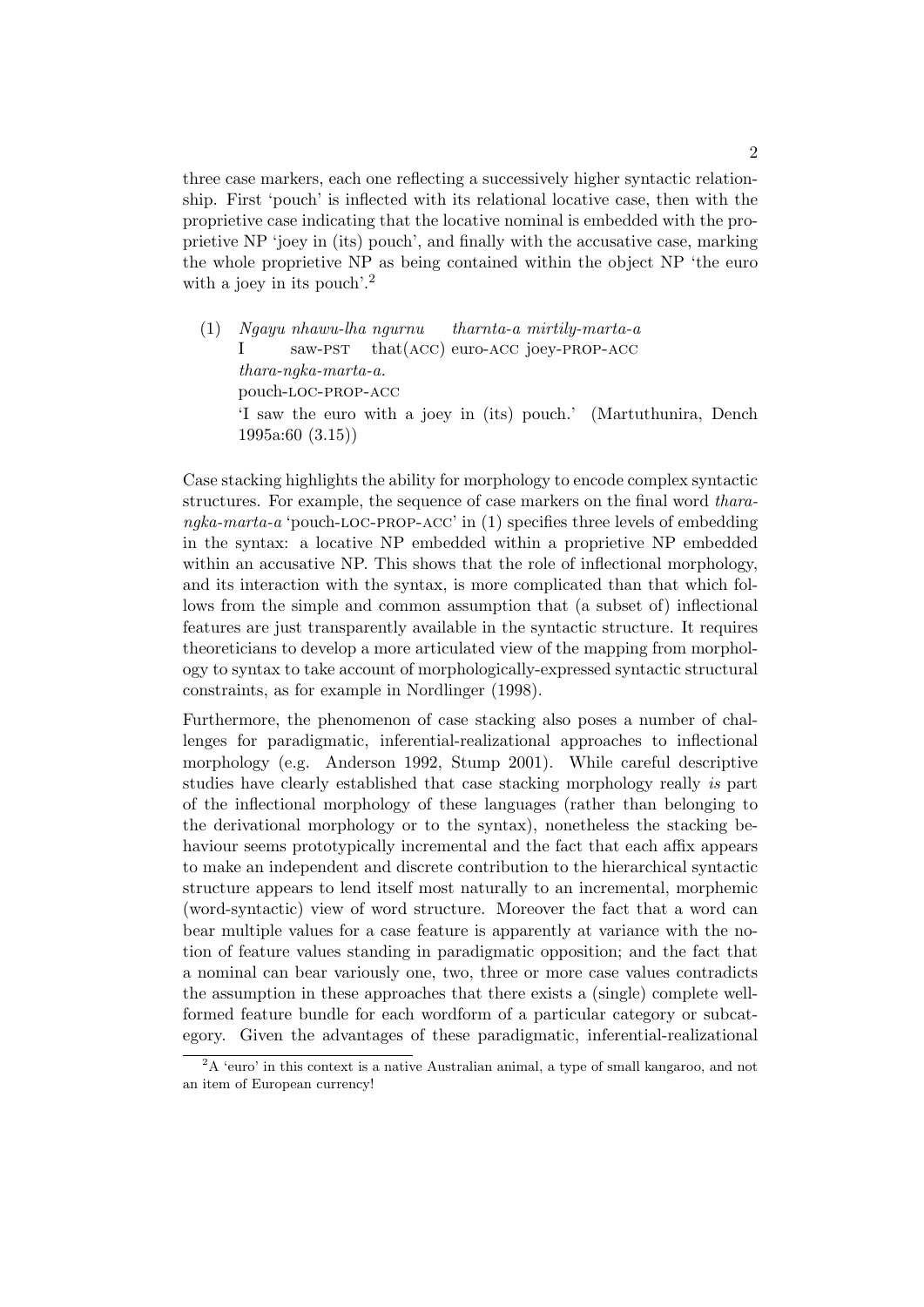approaches in other respects (see, for example, Spencer 2004 for detailed discussion), it is crucial that they are able to provide appropriate analyses of stacking morphologies, which appear at first sight quite challenging for such otherwise attractive theories.

In this paper we show how a fully explicit account of case stacking morphology can be given in the inferential-realizational framework of Paradigm Function Morphology (Stump 2001). In doing so, we not only show how this theory can be extended to account for the phenomenon of case stacking, but also provide the first explicit account of case stacking data within a contemporary framework for inflectional morphology (a brief discussion in Anderson 1982 being a notable exception).

An advantage of the inferential-realizational approach to the stacking data adopted here is that the separation between morphological features and morphological exponents permits us to give a simple account of several aspects of the data which are problematic for alternative views of inflectional morphology. These include approaches which associate form and function in lexical entries for affixes (the morphemic view (e.g. Selkirk 1982, Lieber 1992)) or in vocabulary item listing (the Distributed Morphology view (Halle and Marantz 1993)), and also purely syntactic approaches to inflectional morphology in which the order of (inflectional) elements follows from relations in the syntactic tree (Baker 1985).

While we do not discuss the nature of the mapping from morphology to syntax here, the morphological analysis which we develop in this paper complements and is fully compatible with the approach to the morphology-syntax interface sketched out in the analysis of case stacking in Lexical-Functional Grammar  $(LFG)$  in Nordlinger (1998) and Sadler and Nordlinger (2004). The morphological feature bundles associated with fully inflected wordforms may simply be mapped to sets of syntactic constraints describing LFG f-structures in order to provide a modular, natural and explanatory account of the morphosyntax of case stacking. For this aspect of the analysis, the reader is referred to Sadler and Nordlinger (2004) for detailed discussion.

The rest of this paper is structured as follows. For readers unfamiliar with the empirical domain, Section 2 provides a brief introduction to the essential data from a number of Australian Aboriginal languages. No new data is introduced here (this is not the purpose of the current paper), and we draw primarily on (Dench and Evans 1988, Dench 1995a, Evans 1995a). In section 3 we develop our proposal for the analysis of stacking systems within Paradigm Function Morphology, providing an analysis of Kayardild nominal morphology, based on the description in Evans (1995a). This section introduces our main theoretical proposal concerning the structure of morphosyntactic property sets in pfm. Finally, in section 4 we show how the present account in pfm captures several aspects of the data which would be problematic on morphemic or syntactic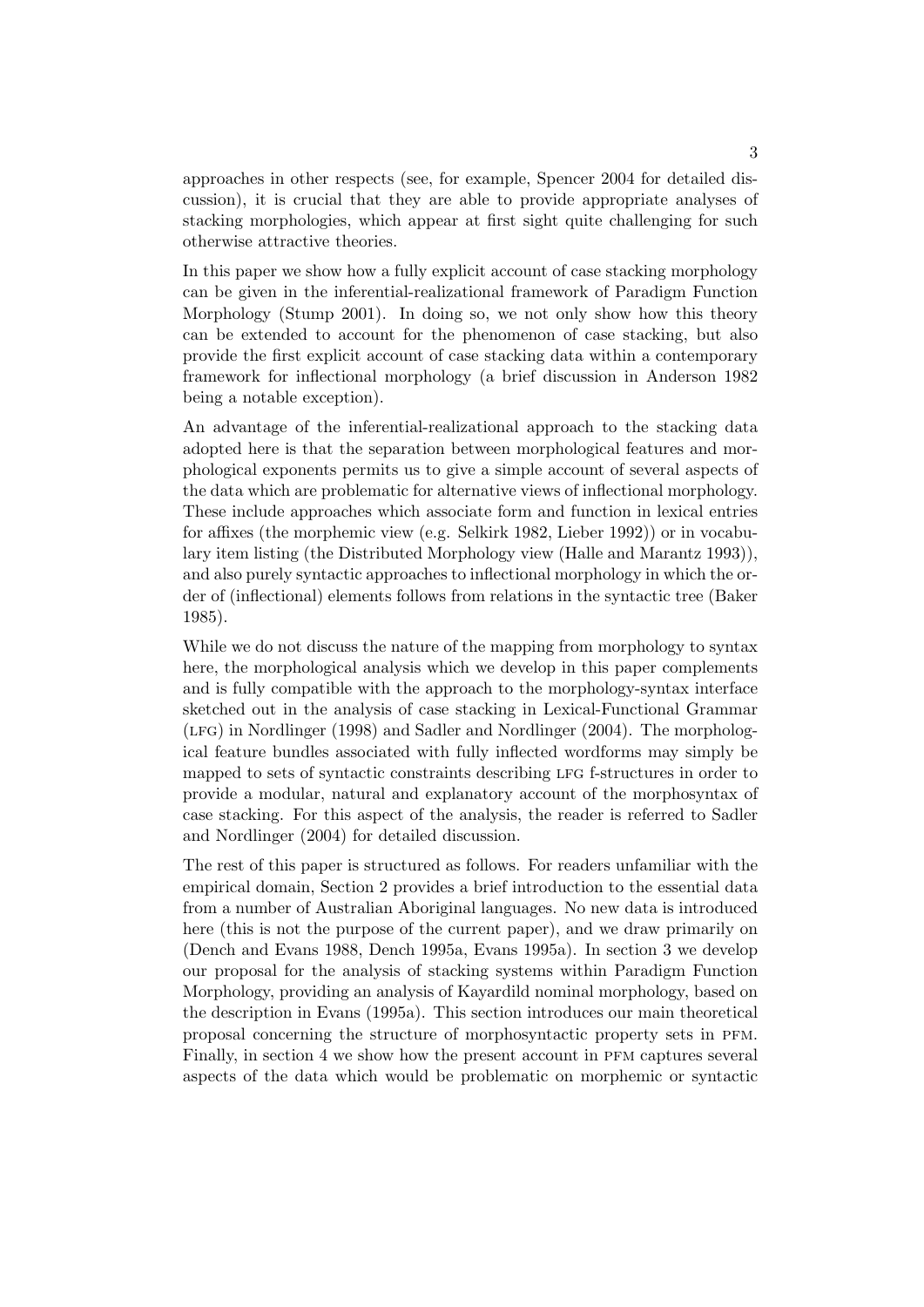views of inflectional morphology.

## 2 The Data

### 2.1 Case stacking

Although relatively unusual, the phenomenon of case stacking is attested in a number of different language groups cross-linguistically (see Plank 1995 for extensive discussion).<sup>3</sup> The most common and straightforward examples of case stacking involve genitive-marked NPs which also carry the case marker of their heads (also known as 'Suffixaufnahme' (e.g. Plank 1995)), as in the following example from Guugu Yalanji:<sup>4</sup>

(2) Dicki-ndamun-du kaya-ngka Dick-GEN-ERG dog-ERG 'Dick's dog'

In this example the genitive phrase Dicki-ndamun-du contains two case markers. The first – genitive – marks the grammatical role of the nominal itself, while the second – ergative – shows agreement with the case of the head noun which the genitive phrase modifies. Thus, this one nominal is encoding a complex syntactic relationship, namely that it is part of a genitive NP which is embedded within a higher ergative NP.

In some languages this case agreement extends to other adnominal NPs also. In the following example from Warlpiri, the modifying nominal ngapa 'water, waterhole' carries both the locative case marker, which indicates its semantic role, as well as the dative case marker, which marks it as modifying the dative argument *yankirri-ki* 'emu-DAT'. If it were, in fact, the ergative subject (here ngarrka-ngku 'man-erg') that was located at the waterhole, the locative NP would need to be marked with the ergative case, instead of the dative.

(3) ngarrka-ngku ka-rlajinta man-erg PRES-3SG.DAT emu-DAT shoot-NONPAST yankirri-ki luwa-rni ngapa-ngka-ku water-LOC-DAT 'The man is shooting at the emu at the waterhole' (Warlpiri, Hale 1982:267, (87b))

 $3A$  reviewer notes that case stacking is apparently limited to agglutinative morphologies. This appears true, for the most part, although Börjars and Vincent (2000) discuss possible instances of case stacking in the more fusional system of Classical Armenian, and so may not be true universally.

<sup>&</sup>lt;sup>4</sup>This example is taken from Plank (1995:65), but is attributed to Hershberger (1964).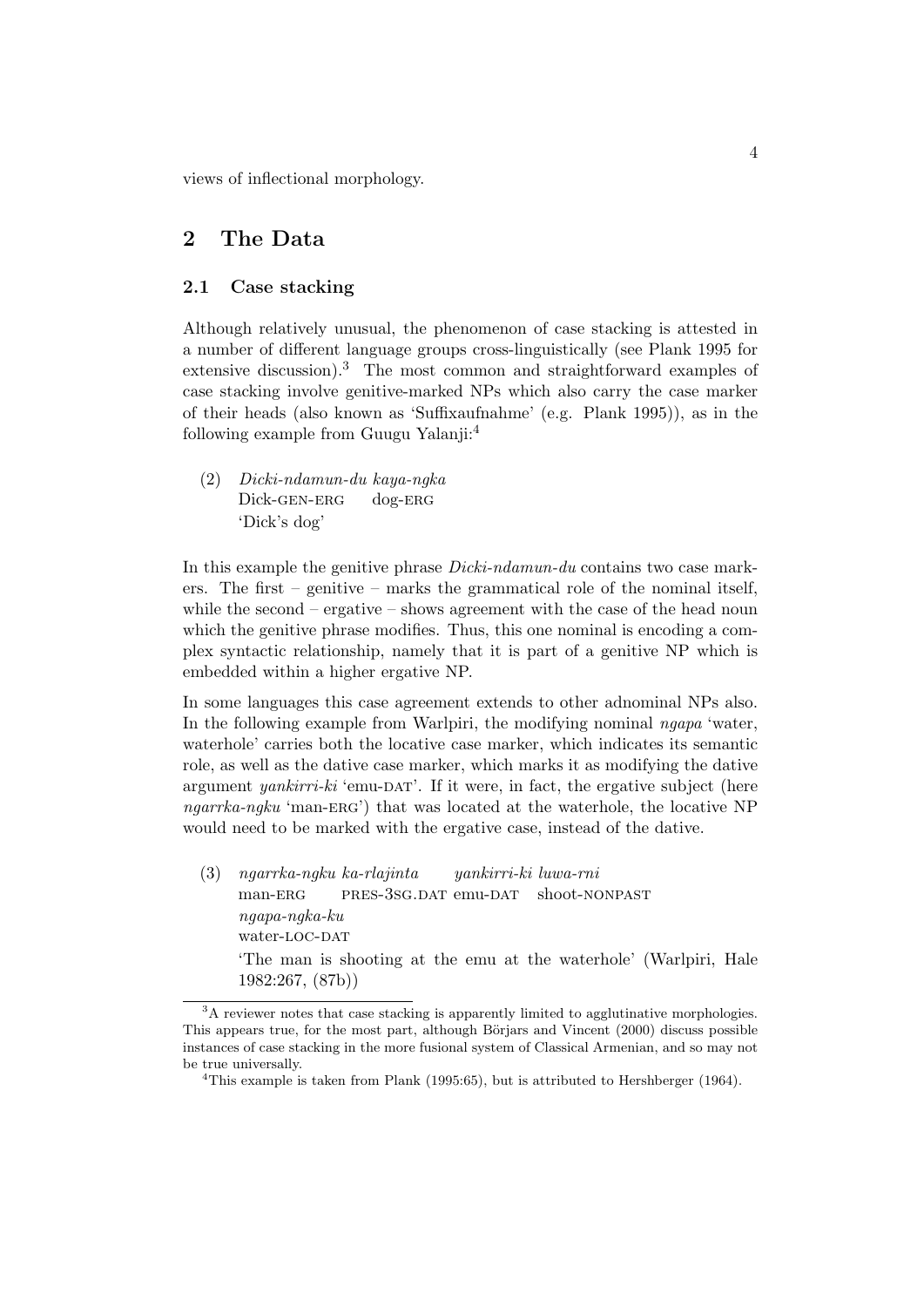In the vast majority of examples, the order of case markers turns out to be strictly iconic – each subsequent case marker in the morphological string relates to a successively higher level of syntactic structure (see Evans (?) and section 4 for some discussion of the one known exception to iconic ordering). This can be illustrated by considering the syntactic structure associated with the complex object NP in the following example from Martuthunira, repeated from (1) above. The (simplified) structure of this NP can be represented as in (5). The functional information associated with this complex NP can be represented as in  $(6).5$ 

(4) Ngayu nhawu-lha ngurnu  $\mathbf{I}$ saw-PST that(ACC) euro-ACC joey-PROP-ACC tharnta-a mirtily-marta-a thara-ngka-marta-a. pouch-loc-prop-acc 'I saw the euro with a joey in (its) pouch.'



The case name subscripts associated with each NP in (5) indicate the case feature that is relevant for each layer of syntactic structure illustrated in  $(6)$ .<sup>6</sup>

 $5$ We have used English glosses as the labels in this phrase structure tree to make it clearer for the reader to follow. We have also omitted the demonstrative since it has no bearing on the present issue.

 ${}^{6}$ The label ADJ in the f-structure denotes the ADJUNCT grammatical function.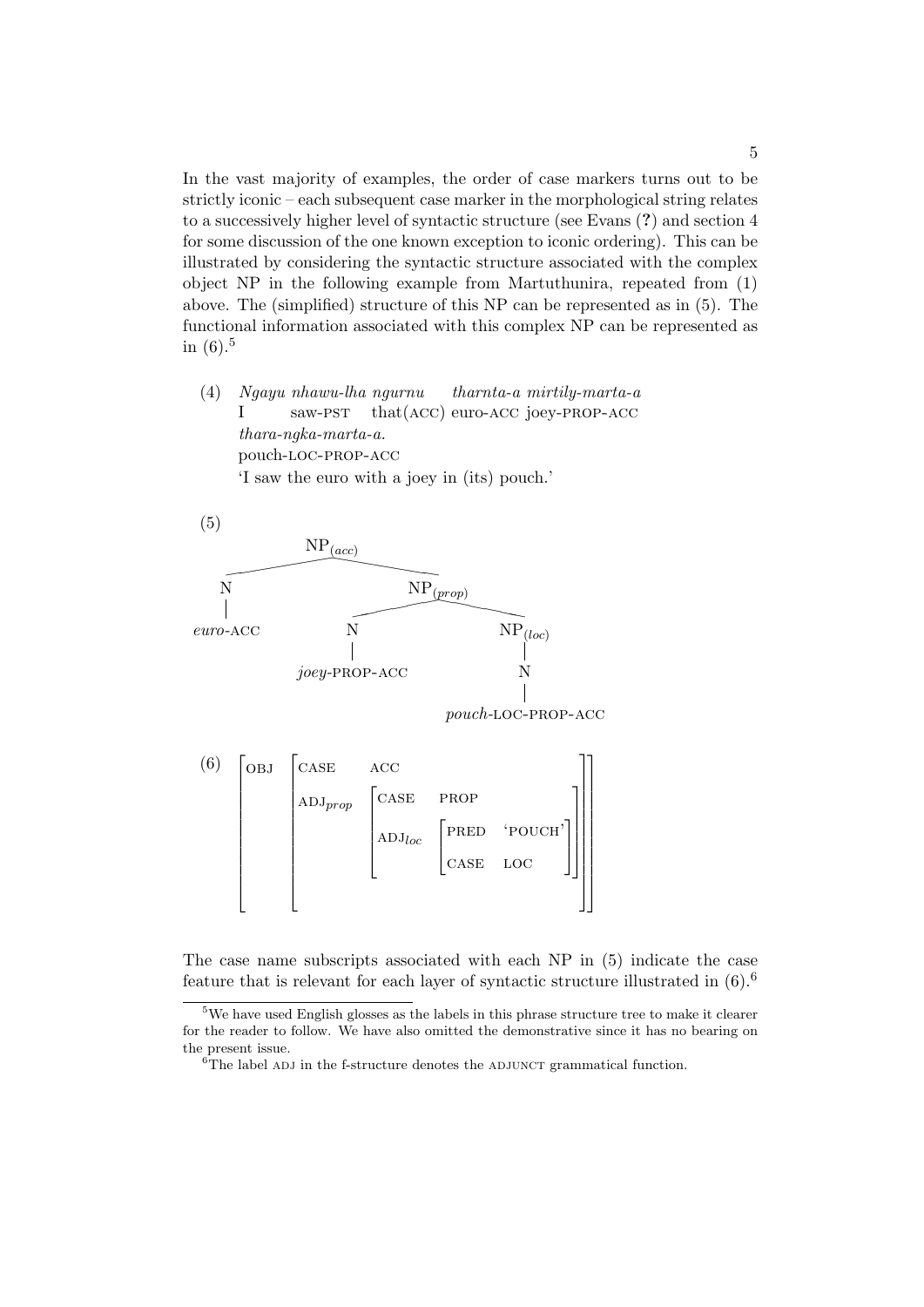As is illustrated most clearly by the most deeply embedded nominal 'pouchloc-prop-acc', the position of a case marker in the morphological string corresponds systematically to the level of structure to which it refers. The case marker closest to the stem – here loc – reflects the innermost level of structure (the immediate NP in (5) to which the nominal belongs, or the fstructure corresponding to the nominal itself in (6)); the next case marker (prop) reflects the next highest level of structure, and the outermost case marker relates to the topmost level of structure (i.e. the superordinate NP).

This relationship between morphological sequence and syntactic structure is highlighted by the fact that changing the order of the case markers significantly influences the interpretation of the nominal, as demonstrated by the following two noun phrases from Martuthunira:

- (7) kapunmarni-wirriwa jirli-marta-wirriwa shirt-priv arm-prop-priv 'without a shirt having sleeves'
- (8) kapunmarni-marta jirli-wirriwa-marta shirt-prop arm-priv-prop 'having a shirt without sleeves' (Dench and Evans 1988:7)

In these examples the opposite orderings of the case markers on the modifying nominal 'arm (sleeve)' reflect the different syntactic structures of the NP: in (7) the innermost case marker (and NP) is proprietive (meaning 'having sleeves'), and the outermost is privative ('without (something) having sleeves') (9); in (8), on the other hand, the innermost case marker (and NP) is privative ('without sleeves') and the outermost proprietive ('having (something) without sleeves') (10).

$$
(9) \begin{bmatrix} \text{CASE} & \text{PRIV} \\ \text{ADJ}_{prop} & \begin{bmatrix} \text{PRED} & ' \text{ARM'} \\ \text{CASE} & \text{PROP} \end{bmatrix} \end{bmatrix}
$$
  

$$
(10) \begin{bmatrix} \text{CASE} & \text{PROP} \\ \text{ADJ}_{priv} & \begin{bmatrix} \text{PRED} & ' \text{ARM'} \\ \text{CASE} & \text{PRIV} \end{bmatrix} \end{bmatrix}
$$

The most extreme examples of case stacking are found in the Tangkic language Kayardild (see Evans 1995a). In addition to permitting several case markers in core (adnominal or relational) functions, along the lines of the Martuthunira examples discussed above, Kayardild additionally has case markers in modal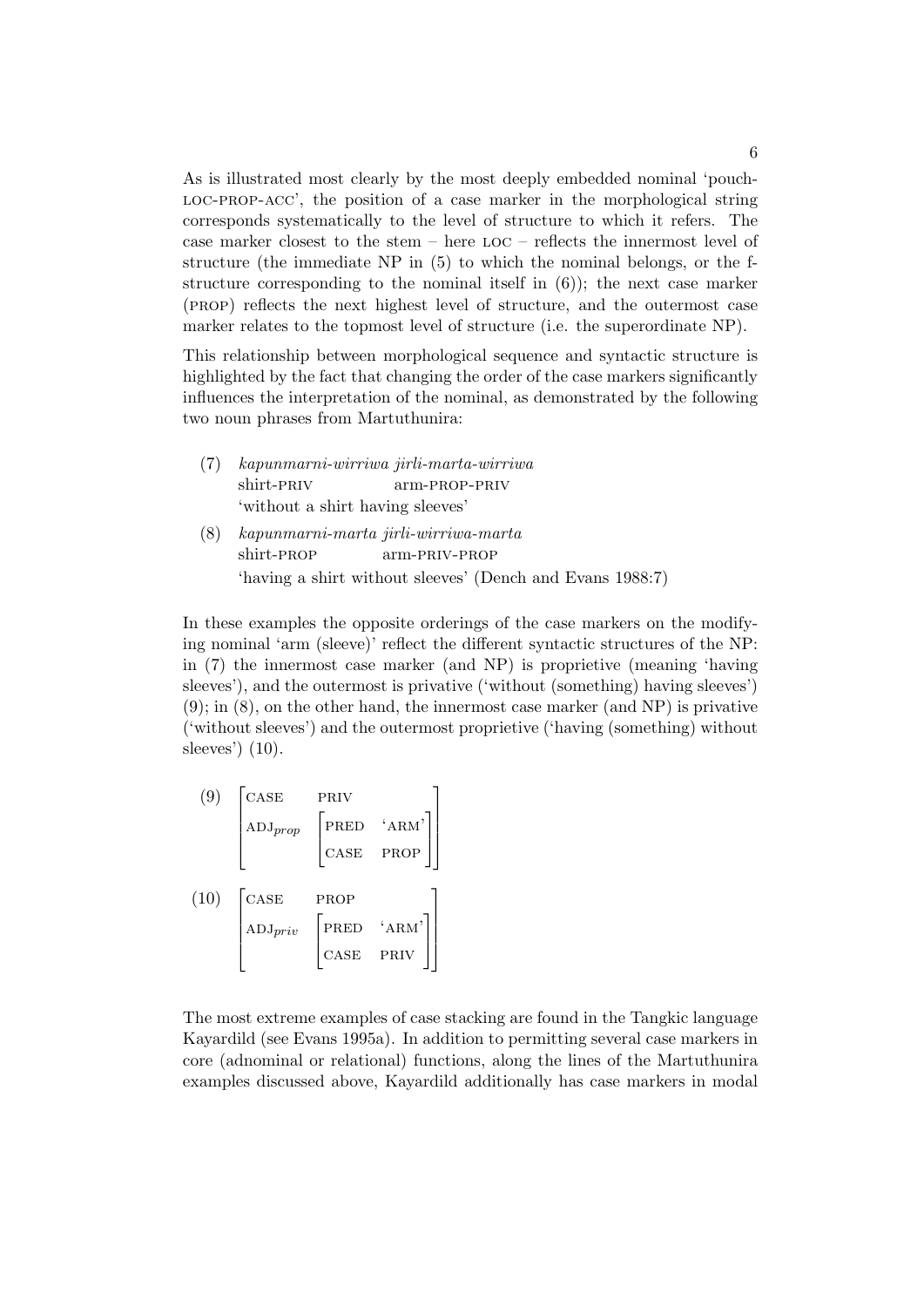function, in which case morphology partially specifies temporal and modal information at the level of the clause (see Evans 1995a for detailed discussion). Modal case markers are attached to all non-subject constituents of the clause, and (except for with direct objects to which they attach directly) follow any relational and adnominal case markers. Consider the following example.

(11) Ngada yalawu-jarra yakuri-na thabuju-karra-nguni-na I catch-PST fish-m.abl brother-gen-inst-m.abl mijil-nguni-na. net-inst-m.abl 'I caught the fish with brother's net.' (Evans 1995b: 400, (10))

In this example the modal ablative case (M.ABL) marks the clause as having past tense (in conjunction with the tense marking on the verb), and is attached to all non-subject constituents of the clause. It attaches directly to the direct object nominal 'fish', and follows the regular case marking for the constituents of the instrumental NP 'with brother's net'. The word thabuju-karra-nguni-na illustrates the combination of two case markers in core function with a case marker in modal function. The genitive case marks 'brother' as the (adnominal) possessor argument of 'net'. The instrumental case marks 'brother-gen' as belonging to the instrumental NP 'with brother's net', and the modal ablative case (M.ABL) marks the nominal 'brother-GEN-INST' as belonging to a clause with past tense.

Kayardild also has complementizing case, by which case markers are used to mark interclausal relations on complementized clauses. Example (12) illustrates the addition of a complementizing case to the example in (11). Here the oblique case (c.obl) appears on every element in the subordinate clause because that clause is an object argument of the matrix verb mungurru.

(12) Ngada mungurru, maku-ntha I know, woman-c.obl catch-pst-c.obl fish-m.abl-c.obl yalawu-jarra-ntha yakuri-naa-ntha thabuju-karra-nguni-naa-ntha brother-gen-inst-m.abl-c.obl net-inst-m.abl-c.obl mijil-nguni-naa-nth. 'I know that the woman caught the fish with brother's net.' (Evans 1995b:406,(35a))

Here we see an example of a single nominal inflected with four case markers: thabuju-karra-nguni-naa-ntha 'brother-gen-inst-m.abl-c.obl' has the same three case markers that it did in (11), but in addition is marked with the oblique case indicating that it belongs to a subordinate clause which functions as a clausal complement of the matrix verb.<sup>7</sup>

7

<sup>&</sup>lt;sup>7</sup>The fact that the case stacking data we have presented in this section is syntactically iconic in interpretation might suggest to the reader the plausibility of an analysis along syn-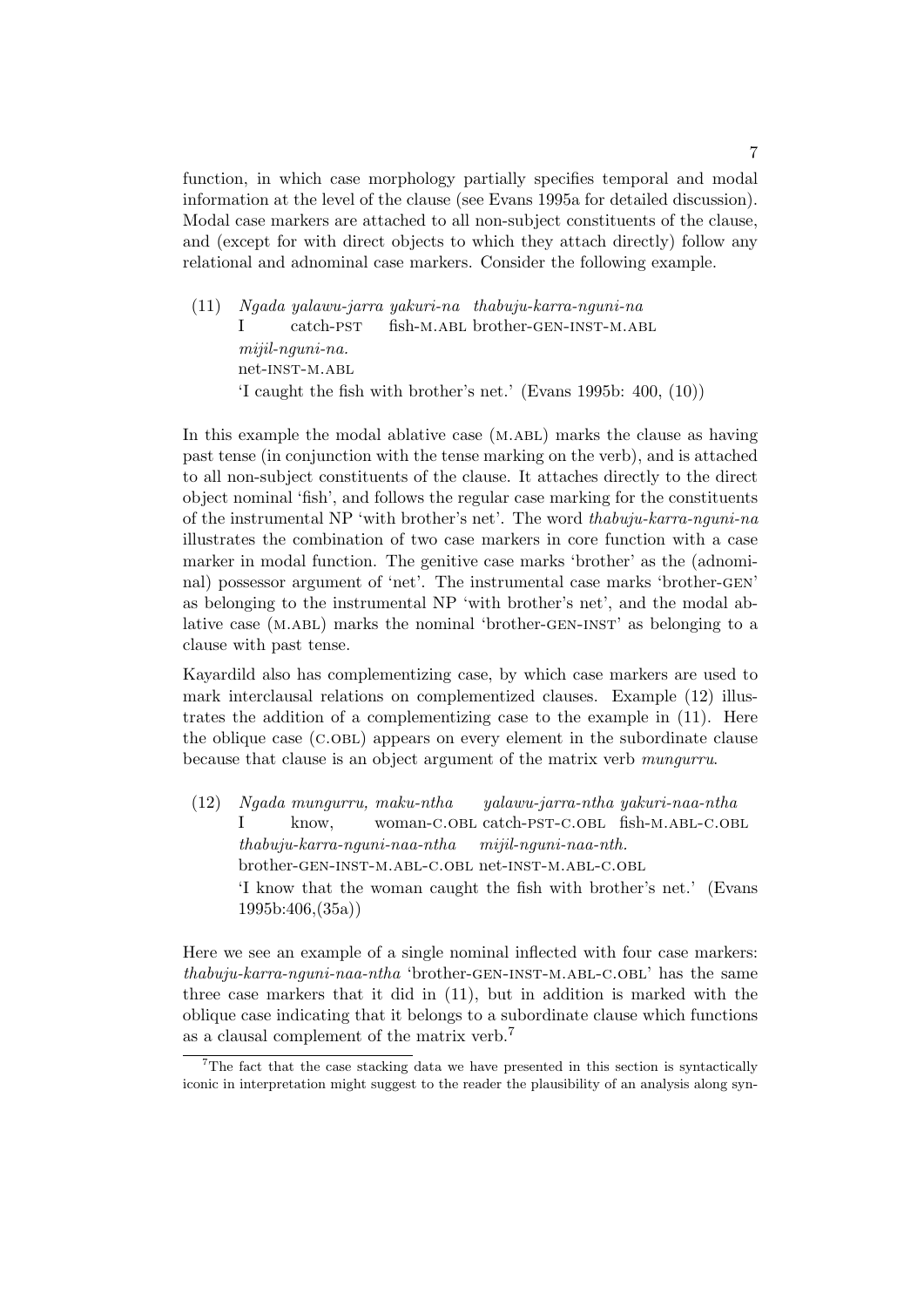Finally, Kayardild has 'associating (oblique) case' (Dench and Evans 1988, Evans 1995a), which marks all non-subject constituents belonging to a nominalised clause (a clause headed by a nominalised verb).

 $(13)$  Bil-da they-nom search-nmz-nom track-prop-a.obl child-prop-a.obl jani-n-da bartha-wuru-ntha kunawuna-wuru-nth. 'They are looking for the child's footprints.' (Evans 1995a:112 (3-41)).

We return to a discussion of associating case in section 4.

### 2.2 Interaction of Case and Number

To make matters still more complicated, in some Australian languages number marking interacts with multiple case marking in an interesting manner (Dench and Evans 1988). Following the general pattern of iconicity, by which the order of case markers reflects the syntactic structure, the interpretive scope of the number marking depends on where it occurs in the morphological structure. Consider the following examples from Martuthunira:

- (14) thanuwa-ngara-marta food-pl-prop 'having all the food.' (Dench 1995b:393, (28)) (15) thanuwa-marta-ngara food-prop-pl(nom)
	- 'many having the food.' (Dench 1995b:393, (27c))

In (14) the plural marker follows the nominal stem, modifying the nominal itself ('all the food'), this is then marked with the proprietive case ('(someone/something) having all the food'). In (15), on the other hand, the proprietive case marker is closest to the stem ('having the food') and is followed by the plural marker. In this case the plural marker has scope over the whole proprietive marked NP, not just the nominal itself ('the many (someones/somethings) having the food'). The different syntactic structures associated with these two nominals are as shown in (16) and (17) respectively.

tactic lines, especially given that the inflectional morphology of these languages is in general regular and agglutinative. It would take us too far afield from our concerns in this paper to give here detailed arguments why this is not a good approach (but see Nordlinger 1998 for some further discussion). We draw the reader's attention, however, to the difficulty of motivating layers of functional projections and hierarchical structure in radically non-configurational languages with free word order, and to the cases of anti-iconic ordering discussed in section 4.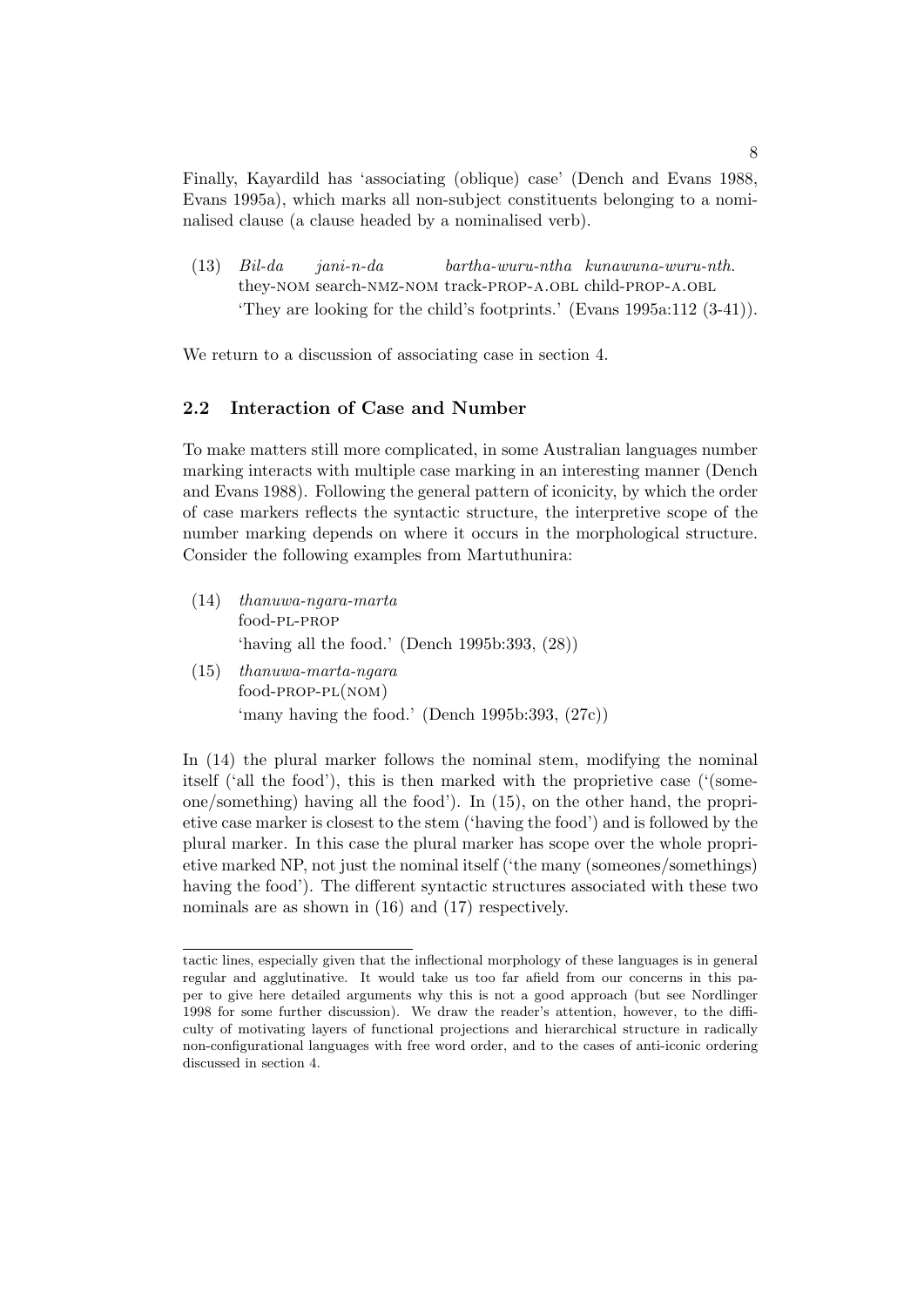| (16) | $\mathrm{ADJ}_{prop}$ |           | PRED 'FOOD  |
|------|-----------------------|-----------|-------------|
|      |                       | CASE PROP |             |
|      |                       | NUM       | PL          |
|      |                       |           |             |
| (17) | $\vert$ NUM           | PL        |             |
|      | $\text{ADJ}_{prop}$   |           | PRED 'FOOD' |

As the Kayardild example below shows it is possible to get multiple number marking, with each modifying a different referent according to its position in the morphological string.

(18) maku-yarr-nurru-naba-walad-a woman-du-assoc-abl-many-nom 'the many belonging to (those) having two wives' (Evans  $1995a:123$ )<sup>8</sup>

$$
(19)
$$
\n
$$
\begin{bmatrix}\n\text{CASE} & \text{NOM} \\
\text{POSS} & \begin{bmatrix}\n\text{NUM} & \text{PL} \\
\text{CASE} & \text{ABL} \\
\text{ADJassoc} & \begin{bmatrix}\n\text{PRED} & \text{'WIFE'} \\
\text{NUM} & \text{DU} \\
\text{CASE} & \text{PROP}\n\end{bmatrix}\n\end{bmatrix}
$$

In this example we have both multiple number marking and multiple case. The dual marker modifies the stem ('two wives'); the associative marker then follows ('(someone/those) having two wives'). The ablative marker following the associative here indicates possession ('(things) belonging to (someone/those) having two wives'), and is followed by the number marker *walad* 'many' which modifies the highest level of structure ('the many (things) belonging to (someone/those) having two wives'). This is then followed by the relational case marker, which in this case is the nominative. Similarly, double number marking is found on Martuthunira nominals, though naturally, examples in the materials available are rare.

<sup>8</sup>This form is provided in Evans (1995a) without the final nominative case marker. However, Nick Evans (pc) confirms that when used in context, the nominative (or another) relational case marker would need to be present, as in the example here.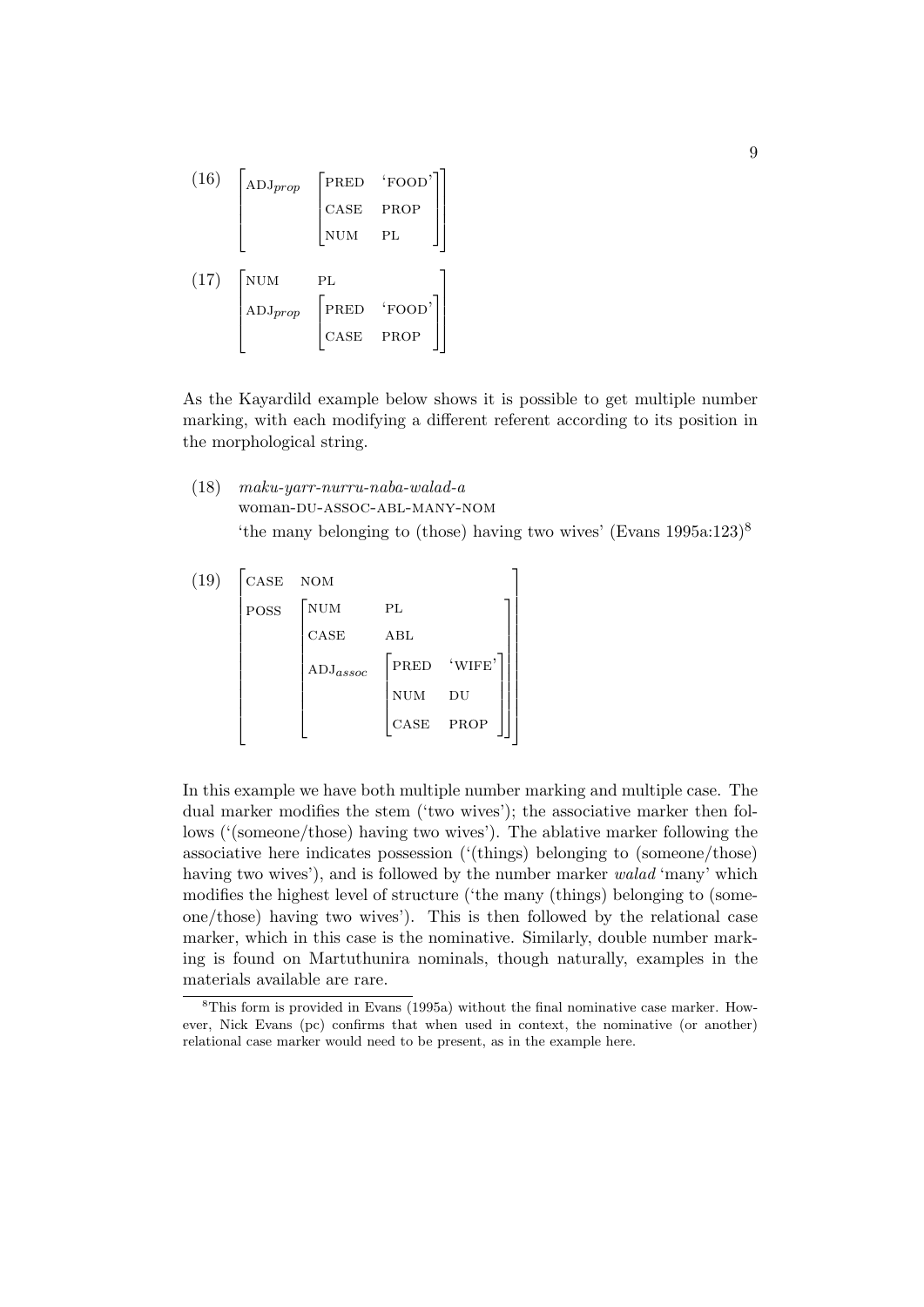(20) Ngunhu-tharra kanyara-tharra warrirti-ngara-marta-tharra yirna that-du(nom) man-du(nom) spear-pl-prop-du(nom) this.acc muyi-i dog-acc chase-past camp-all-now yanga-lalha ngurra-arta-rru. 'Those two men with spears chased this dog to camp.' (Dench pc)

In this example the nominal *warrirti* 'spear', which modifies the subject NP, is inflected with two number markers and two case markers. The first two markers concern the nominal itself; they mark it as being plural and having proprietive function. The second two are in agreement with the head noun that is being modified; they show the head noun to be dual and to have nominative case.

This data illustrates clearly the need for a theory of inflectional morphology to allow a single inflected word form to have more than one instance of certain morphosyntactic features (namely, case and number). Furthermore, since the interpretation of the various case and number features is crucially dependent on their position in the morphological string, it is important to have a theory of the morphology/syntax interface sophisticated enough to accurately capture this relationship. In the following section we show how the inferential-realizational framework of paradigm function morphology (pfm) can be extended to provide a morphological analysis of case stacking.

## 3 Case Stacking in PFM

An increasing number of morphologists concerned with matters of inflectional morphology adopt some variety of realizational approach to (inflectional) morphology, based on the concepts of lexeme and paradigm, and viewing morphology as a separate and autonomous component of the grammar with its own set of principles and constraints. To date, the case stacking data has not yet been addressed in any realizational framework. Given the weight of the arguments in favour of realizational approaches to morphology (see for example, Stump (2001: Ch. 1) or Spencer (2004) for discussion), it is crucial that the paradigm-based realizational approach can account also for the properties of this type of inflectional morphology.

In this respect, two aspects of this data are of particular importance. The first is that this data shows that an inflected wordform may be multiply inflected for the same morphological property, showing that morphological features can be multiply instantiated. Note that it is important that these are inflectional features – that is, we are not dealing here with derivational morphology in which only one of the Case features is relevant to the derived stem. On the contrary, each Case feature is syntactically relevant (each participating in concord, for example). This is of theoretical importance (both to the framework of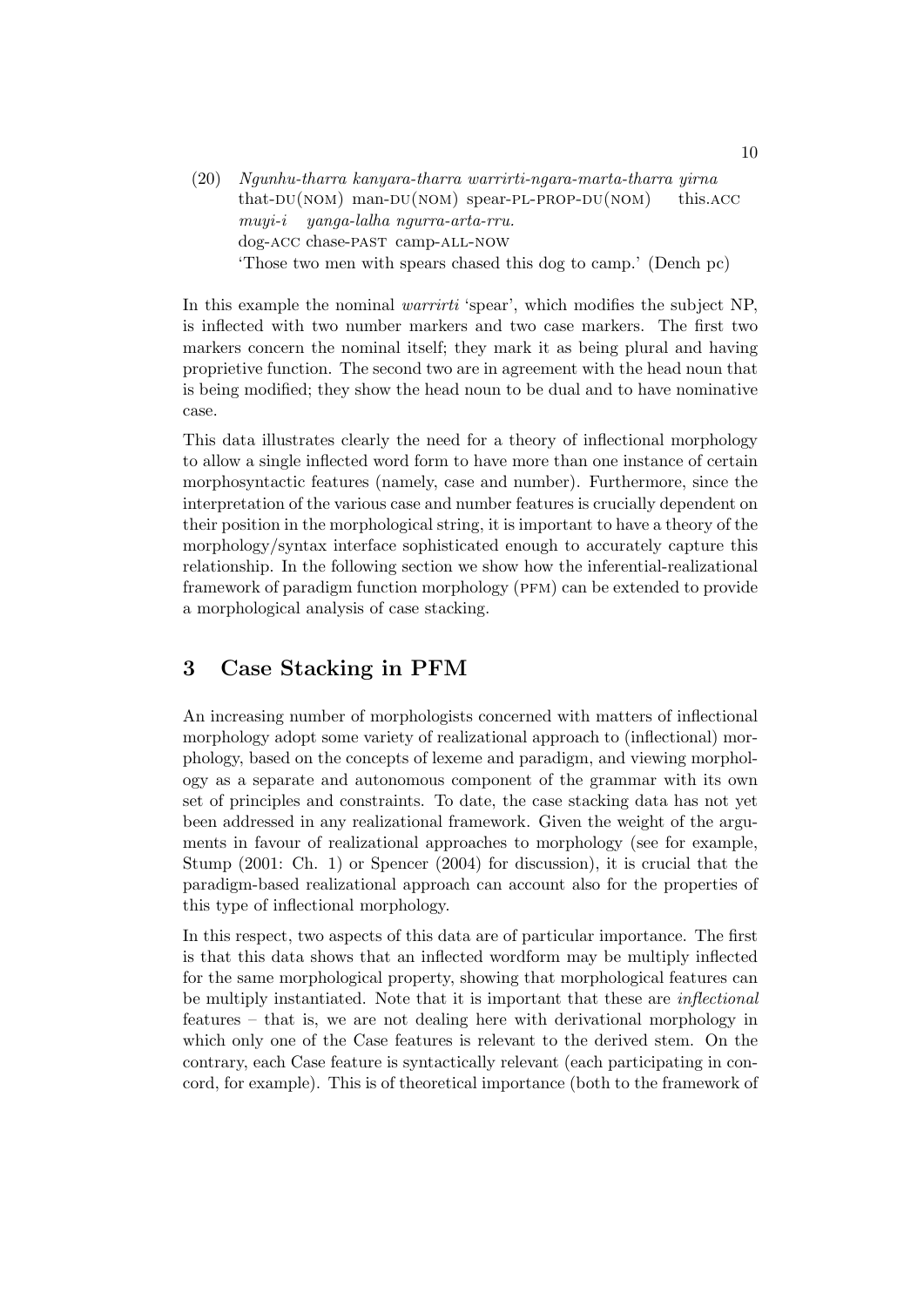Paradigm Function Morphology and to theories of word formation more generally) since it suggests that morphological feature bundles are more complex than normally assumed.

The second is that not only are all of the Case features syntactically relevant, but they interact in a particular and quite complex fashion, such that Case feature  $n + 1$  is relevant to the syntactic structure described by (or associated with) Case feature  $n$ . In a sense, the inflectional morphology appears to 'build' syntactic structure as it goes. We have illustrated this property in the previous section, and formal accounts of the syntactic contribution of (stacked) case markers are given in Andrews (1996), Nordlinger (1998) and Sadler and Nordlinger (2004). This complex interaction between inflectional morphology and syntax shows that the general assumption of a trivial mapping between morphological features (or morphosyntactic features, as they are generally referred to in pfm) and the syntax is incorrect. While it is beyond the scope of this paper to discuss it more fully here, the morphological analysis which we present here supports a straightforward interface to an LFG syntactic component, as outlined in Sadler and Nordlinger (2004).

The characteristic property of inferential theories of inflectional morphology, such as  $PFM$ , is that the relation between the root of a lexeme and the set of fully inflected wordforms (the members of the paradigm for the lexeme) is given by rules or realizational formulae. This contrasts with decompositional approaches in which individual morphosyntactic properties (such as past tense, gender, and so on) are associated with affixal material in (sub-)lexical entries. The characteristic property of a realizational approach is that exponents are licensed by the association of a set of morphosyntactic properties with a root. On the opposing incremental view, words acquire morphosyntactic properties solely by virtue of the attachment of affixes. In PFM there is therefore a strict separation of form and (morphological) function.

A core component of the approach is the specification of a paradigm by declaring what all the complete well-formed feature bundles (for a given category) are. This involves the enumeration of the morphosyntactic features together with the permissible values and the specification of any applicable feature cooccurrence restrictions. The set of inflected forms of a word is the product of a Paradigm Function which maps a pair  $\langle r, \sigma \rangle$  to a cell in the paradigm  $\langle f(r), \sigma \rangle$ , where r is the root,  $f(r)$  is the inflected form of the root and  $\sigma$  is the set of morphosyntactic properties associated with the inflected form of the word.

Morphological operations are organised in Rule Blocks containing Realization Rules, which spell out sets of morphosyntactic properties, and Rules of Referral, which deal with syncretism by specifying that a given set of properties  $\sigma$ is realized by the same function which realized a different set of properties  $\sigma'$ (for example, second person singular forms might be syncretic with third per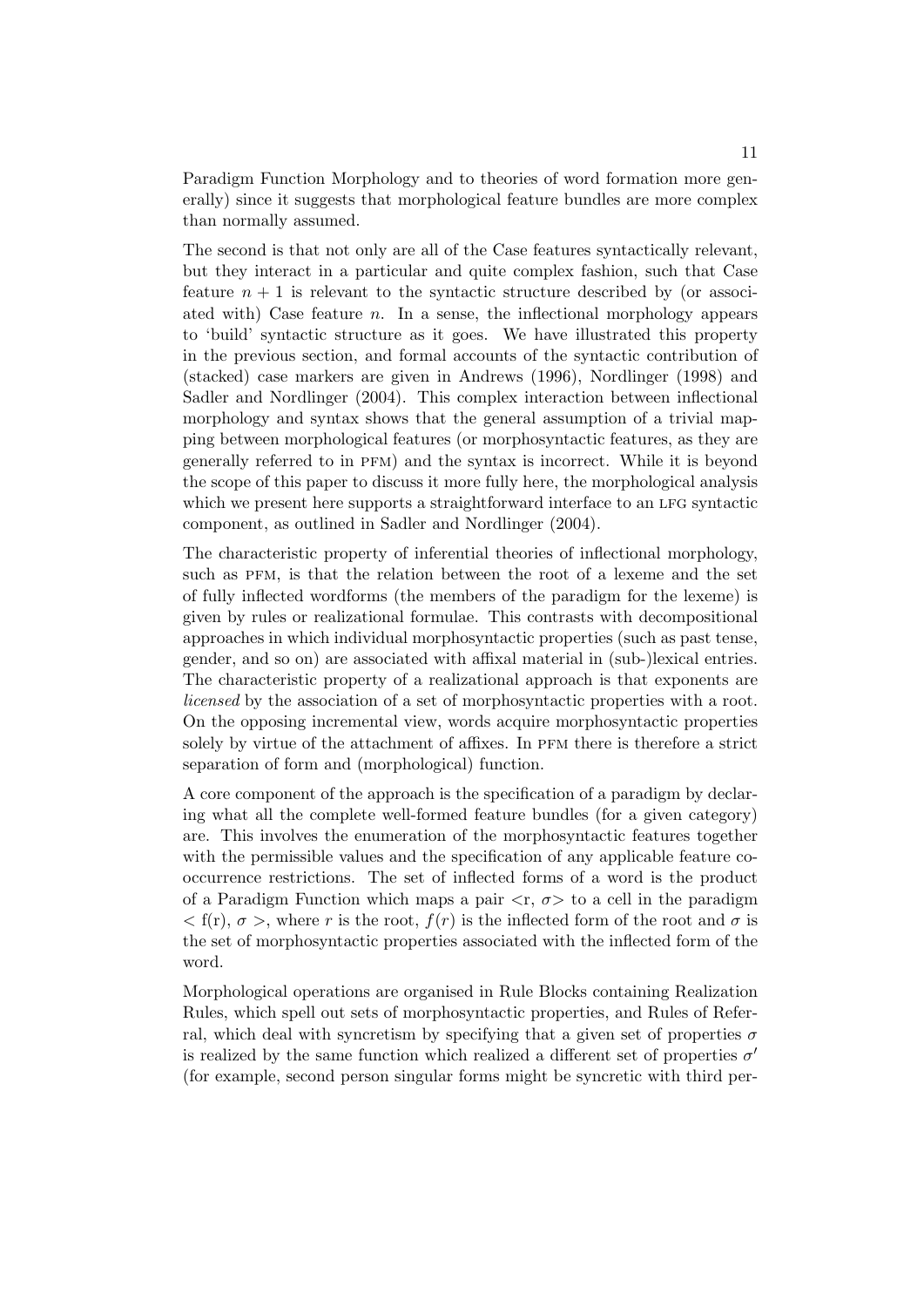son singular forms in some paradigms). Within each rule block, the Identity Function Default returns the input form as output form in the absence of a more specific function, accounting for zero realizations. An important claim about the nature of inflectional systems which is at the heart of pfm is the assumption that competitor rules within a rule block are ordered by specificity (cf. Elsewhere Principle): within a rule block, the narrowest rule appropriate to a feature bundle is the one which applies.

In the following sections we build up our analysis of the case stacking data, focussing particularly on Kayardild since it exhibits the most complex system of case marking. In section 3.1 we first present the sets of case features and values for Kayardild, and formulate a preliminary version of the paradigm function for Kayardild, ignoring for the time being the issues of multiple core case marking and number marking. In section 3.2 we propose a reformulation of the feature theory of pfm to cover the full set of data including multiple core case and in 3.3 we account for the interaction with (multiple) number marking.

#### 3.1 Case Functions and Values

As we have seen, in languages such as Kayardild several different functions of case markers can be distinguished, the most straightforward being the core (adnominal and relational) uses of case. Additional functions include modal case, in which the case marker defines clausal temporal properties, complementizing and associating case. Examples of Kayardild case stacking include (11) and (12) above. The example (11) illustrates a typical case of stacking: the nominal thabuju- 'brother' is marked with genitive case (as a possessor argument of the nominal 'net'), with instrumental case (concordial with the case of the nominal predicate it is an argument of), and the modal ablative (contributing to the temporal specification of the clause in which it occurs). For the moment we leave to one side the further complication of interleaving with Number, to which we return shortly.<sup>9</sup> The table in  $(21)$  lists the various case functions and the case values available in these different functions in Kayardild.

<sup>&</sup>lt;sup>9</sup>It should be noted that despite the fact that the data we use exhibits only (!) stacks of up to four case markers, it cannot be concluded that there is any grammatically-determined upper bound to the stacking of core case markers. Indeed there are good reasons to assume that from the point of view of the grammar itself, the phenomenon is infinite, with the operative constraints being at the level of performance.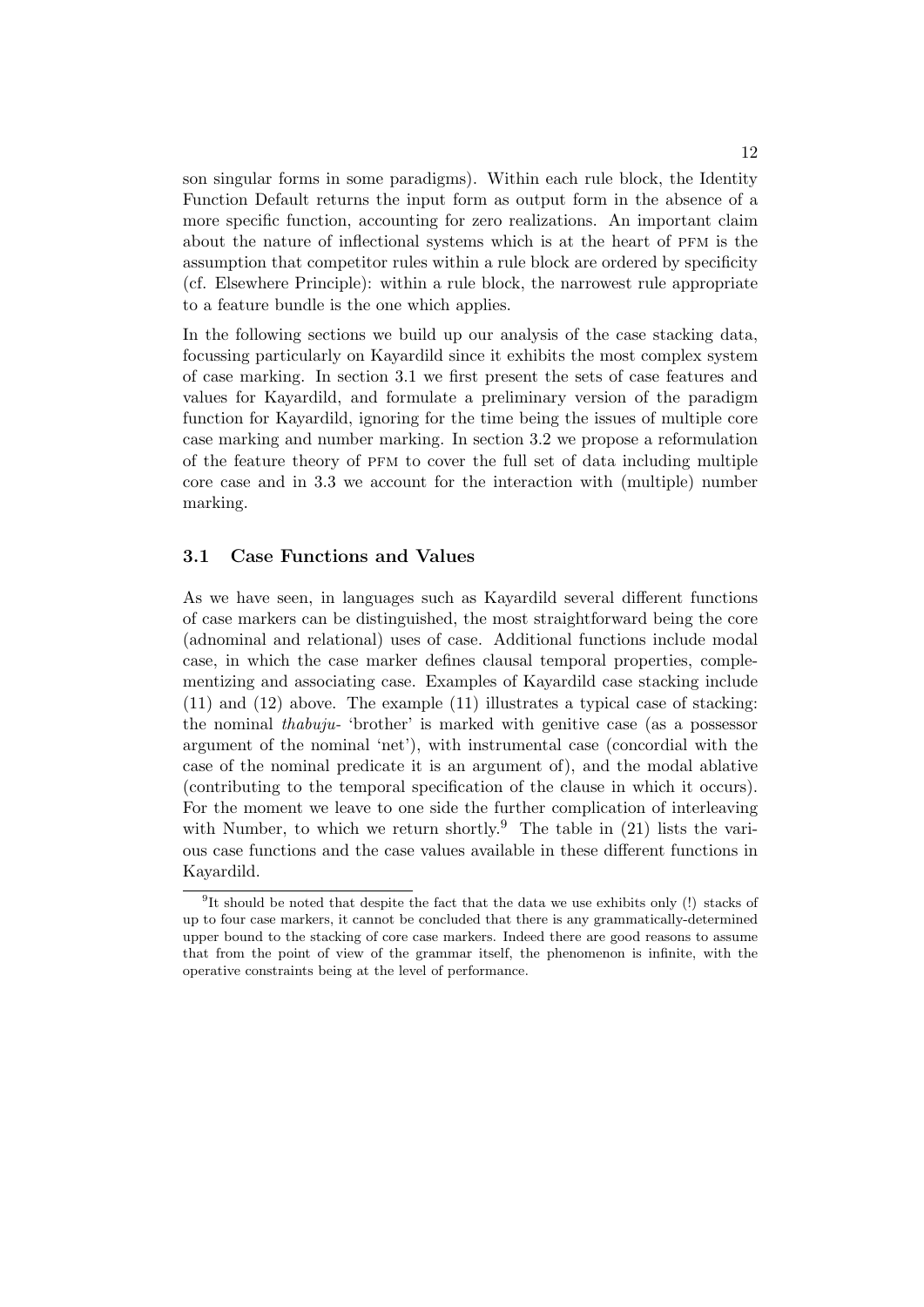#### (21) Case Functions and Values (Kayardild)

| <b>Case Function:</b>                   | Cases Available                                                              |
|-----------------------------------------|------------------------------------------------------------------------------|
| $\mathbf{Case}_{(Core)}$ :              | Assoc, Gen, Instr. Priv, Util, Orig, Conseq, Nom, and all                    |
|                                         | cases available for $\text{Case}_{(Modal)}$                                  |
| $\textbf{Case}_{(Modal)}$ :             | All, Abl, Prop and all cases available for $\text{Case}_{(Complementizing)}$ |
| $\textbf{Case}_{(Complementizing)}$ :   | Loc, and all cases available for $\text{Case}_{(Associating)}$               |
| $\operatorname{Case}_{(Associating)}$ : | OЫ                                                                           |

Turning now to matters of exponence, a crucial point is that precisely the same forms for each case are used in all functions (though of course, not all cases are available in all functions), suggesting that from a morphological point of view we would want the same morphological operation to be responsible for the introduction of each form for a particular case irrespective of its function. Firstly, then, we propose a Case Rule Block for Kayardild to provide the relevant forms, containing rules which can be given a general informal characterisation as in  $(22)$ :<sup>10</sup>

(22) The realization of Case:Ablative (Locative, Genitive, and so on) in the paradigm function of X, where X is of category N, is Xnaba (Xva, Xkara, and so on), modulo any applicable morphophonological processes.

These realization rules "spell out" well-formed morphological feature bundles containing specific morphological case features as the appropriate form. Note however that "spelling out" does not imply that morphological features are "used up" in any sense, rather the presence of a given feature in a feature bundle sanctions the application of the rule. In the notation of Stump (2001) these informal rules are formalised as follows:

- (23) Case Rule Block
	- (a) RR<sub>Case,{Case:Abl</sub>} $N$  ( < X,  $\sigma$  >) = def < X'naba,  $\sigma$  >
	- (b) RR<sub>Case,{Case:Loc</sub>} $N \leq X$ ,  $\sigma$  >) = def  $\lt X$ 'ya,  $\sigma$  >
	- (c) RR<sub>Case,{Case:Gen},N</sub> ( < X,  $\sigma$  >) =  $_{def}$  < X'karra,  $\sigma$  >
	- (d) RR<sub>Case,{Case:Instr}</sub>, $N$  ( < X,  $\sigma$  >) =  $_{def}$  < X'nguni,  $\sigma$  >
	- (e) RR<sub>Case,{Case:Assoc},N</sub> ( < X,  $\sigma$  >) =  $_{def}$  < X'nurru,  $\sigma$  >

Table (21) lists the different functions of Case in Kayardild together with the set of values permissible in that function, and is naturally viewed as specifying

<sup>10</sup>We use initial capitalization and lower case to indicate morphological features, reserving small capitals for functional (syntactic) features. When we are using the terms purely descriptively they occur in lower case with no initial capitalization.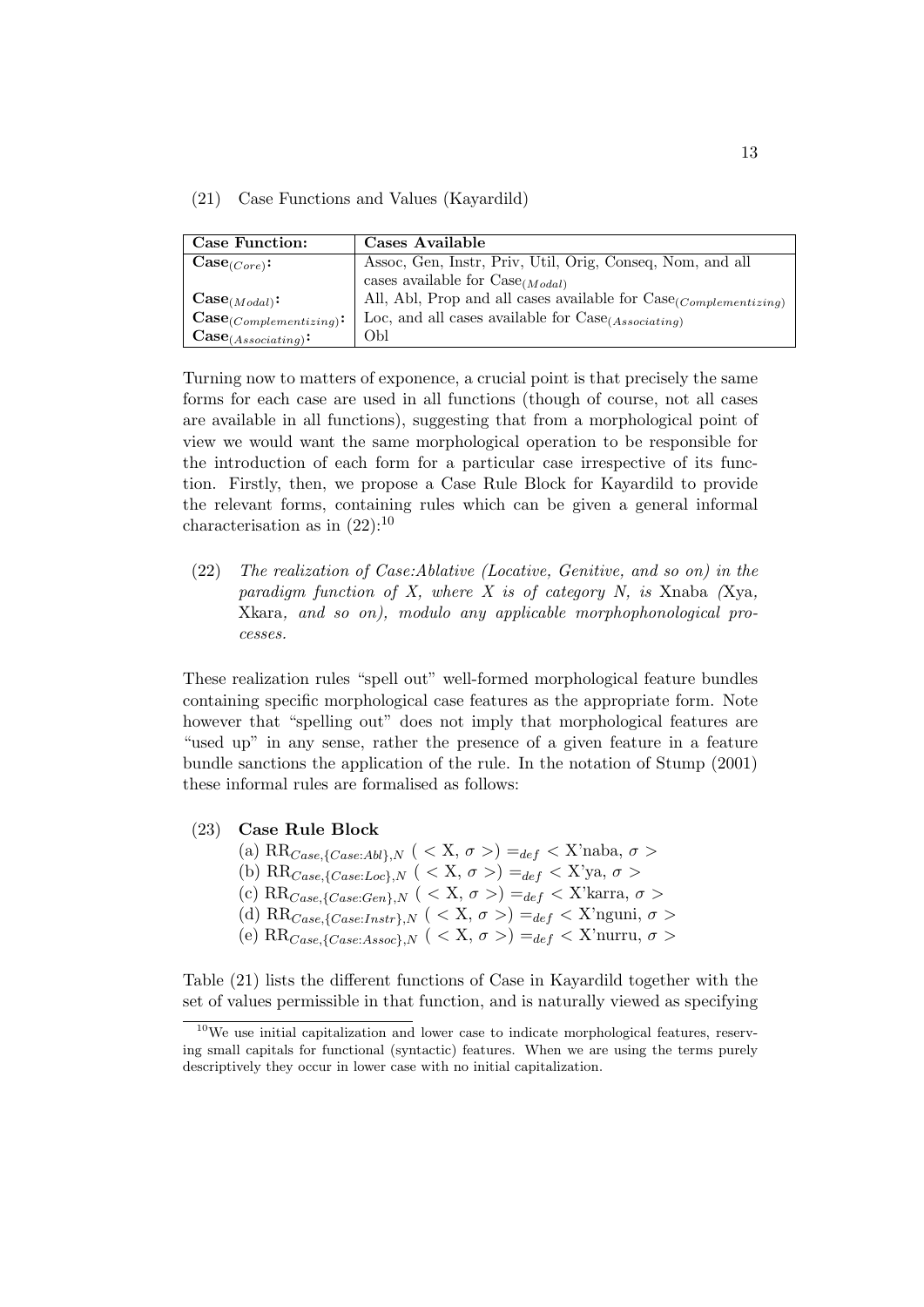the permissible values of different case features. That is, Kayardild distinguishes between the morphological features of  $\text{Case}_{Core}$ ,  $\text{Case}_{Ass}$  (associating case),  $\text{Case}_{Mod}$  (modal case) and  $\text{Case}_{Comp}$  (complementizing case). As a first approximation, then, we might propose that the paradigm function for the Kayardild nominal applies the  $\text{Case}_{Ass}$  rule block to the output of the  $\text{Case}_{Core}$ rule block, the  $\text{Case}_{Mod}$  rule block to the output of the  $\text{Case}_{Ass}$  rule block, and the  $\text{Case}_{Comp}$  rule block to the output of the  $\text{Case}_{Mod}$  rule block. Each of these rule blocks (the Core Case rule block, the Modal Case rule block and so on) would contain a rule of referral to the general Case Rule Block, which would capture the fact that the *form* of the Ablative case, or the Oblique case, is the same across all the different *functions* of this case.<sup>11</sup> For example, the Modal Case Rule Block would contain the single referral rule (in addition to the identity function default) described informally in (24) and shown in (25).

(24) To realize any value  $\alpha$  of the feature Case<sub>Mod</sub>, apply the most specific applicable rule from the Case rule block.

(25) 
$$
RR_{Mod, \{Case(Mod): \alpha\}, N} \left( \langle X, \sigma \rangle \right) =_{def} \langle Y, \sigma \rangle
$$
, where  $Nar_{Case, \{Case:\alpha\}} \left( \langle X, \sigma \rangle \right) = \langle Y, \sigma \rangle^{12}$ 

On this view, and still abstracting away from Number, which is also marked morphologically on the Noun, an initial (and not yet complete) specification of the paradigm function for the Kayardild Noun could be as follows:

(26) The value of the Paradigm Function for the Kayardild nominal, when applied to the pairing of a lexeme of category N and a complete set of morphosyntactic properties for  $N(\sigma)$ , is defined as the result of applying the narrowest applicable rule from the  $Case_{Core}$  rule block, followed by the narrowest applicable rule from the  $Case_{Ass}$  rule block, followed by the narrowest applicable rule from the  $Case_{Mod}$  rule block, and finally by the narrowest applicable rule from the  $Case_{Comp}$  rule block.

#### (27) Paradigm Function for the Kayardild nominal

Where  $\sigma$  is a complete set of morphosyntactic properties for lexemes of category N:

 $PF(\langle X, \sigma \rangle) =_{def} \text{Nar}_{Comp} (\text{Nar}_{Mod} (\text{Nar}_{Ass} (\text{Nar}_{Core} (\langle X, \sigma \rangle))))$ (Preliminary Version, to be superseded)

 $11$ The account we propose here of the multiple functions of Kayardild case morphology is similar in spirit to the use of parallel rule blocks in Stump (2001) for the extensive overlap in forms between Lingala subject and object agreement morphology on the verb. In Stump's account of Lingala, the rule blocks for subject and object agreement markers refer (to spell out most forms) to a more general agreement block.

<sup>&</sup>lt;sup>12</sup>The notation Nar<sub>RuleBlock</sub>,{F<sub>eature}</sub> captures the fact that rule application is governed by the Elsewhere Condition.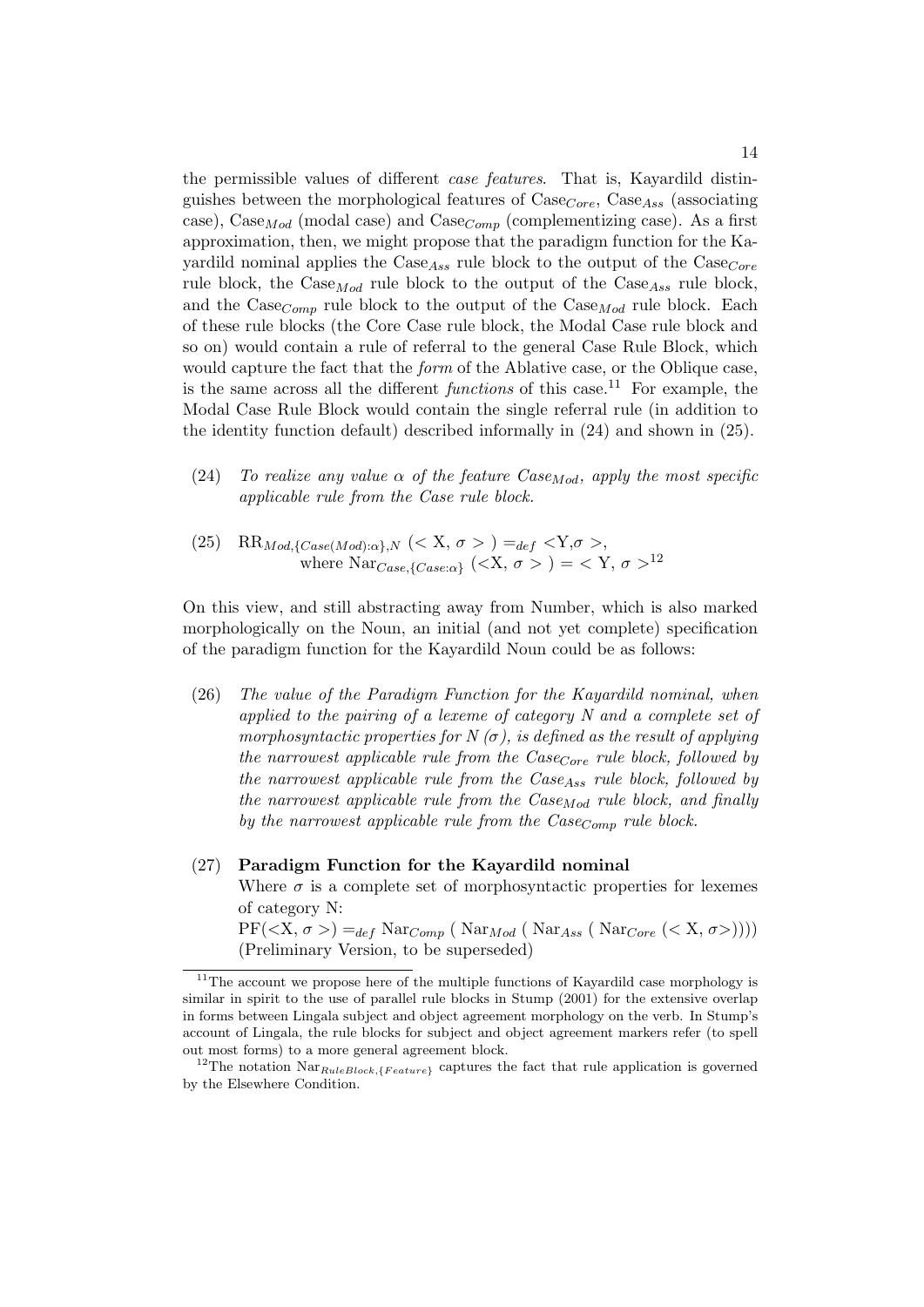#### 3.2 A More Complex Feature Theory

While the morphological analysis sketched out above accounts neatly for the different functions of case in Kayardild, and the fact that they all share the same case forms, it does not yet cover the full range of the case stacking data, for it does not permit more than one instance of any of the distinct case features ( $\text{Case}_{Core}$ ,  $\text{Case}_{Ass}$ ,  $\text{Case}_{Mod}$ , and  $\text{Case}_{Comp}$ ) we have posited. The rules in each separate rule block compete to fill a specific slot within the inflected word, and under normal assumptions, a paradigm function (for a word of a particular type), applies a given rule block only once in the specification of a given word form.<sup>13</sup> The paradigm function given in  $(27)$  therefore allows only for a single instance each of  $\text{Case}_{Core}$ ,  $\text{Case}_{Ass}$ ,  $\text{Case}_{Mod}$ , and  $\text{Case}_{Comp}$ . Indeed, multiple values for one and the same feature are in fact ruled out by the feature theory which is crucial to determining the well-formedness of morphological feature bundles (and therefore to defining paradigm cells), which takes features to be functions from attributes to (possibly) complex values. The approach is also less than compact both in the number of rule blocks it requires and in the statement of the paradigm function itself. These considerations motivate a more radical proposal based on a more complex feature theory for languages, such as the case stacking languages, which permit multiple instances of a single attribute. Therefore, in addition to the atom-valued and set-valued features of Stump (2001), we propose that case stacking languages also allow a further more complex type of morphosyntactic property.<sup>14</sup> Specifically, we propose that certain features permit sets directly as members of the morphosyntactic feature set (and so on recursively). That is, while the inflectional systems of most languages involve morphological descriptions having only atom and set-valued features (as in (28a)), the inflectional systems of case stacking languages such as Kayardild and Martuthunira permit recursive morphological descriptions (as in (28b)).

<sup>&</sup>lt;sup>13</sup>This should not be confused with the frequent situation in which a rule block which is not itself called in the paradigm function of a lexeme is nonetheless the target of several different rules of referral, situated in rule blocks which do constitute the paradigm function. Such is the case in Stump's treatment of Lingala, where the same set of forms can function as subject and object markers (see Stump (2001:144-9)), and in our rules of referral such as (25) above.

 $14$ We are indebted to Greg Stump for discussion of the material in this section, for feedback on a previous version of this paper, and in particular for a concrete suggestion on restructuring the morphosyntactic property set which has significantly influenced the approach we present in this section. In previous unpublished work (?) we explored the possibility of an alternative analysis using Rule Block iteration in case stacking languages, and making the iterated  $\text{Case}_{Core}$  feature list-valued, capturing the fact that it is possible for a single nominal to contain more than one instance of core case. While such an approach can account adequately for the purely morphological facts, it does not enable the clean and modular separation of inflectional realization proper from the mapping of (complex) syntactic information which is supported on the present account.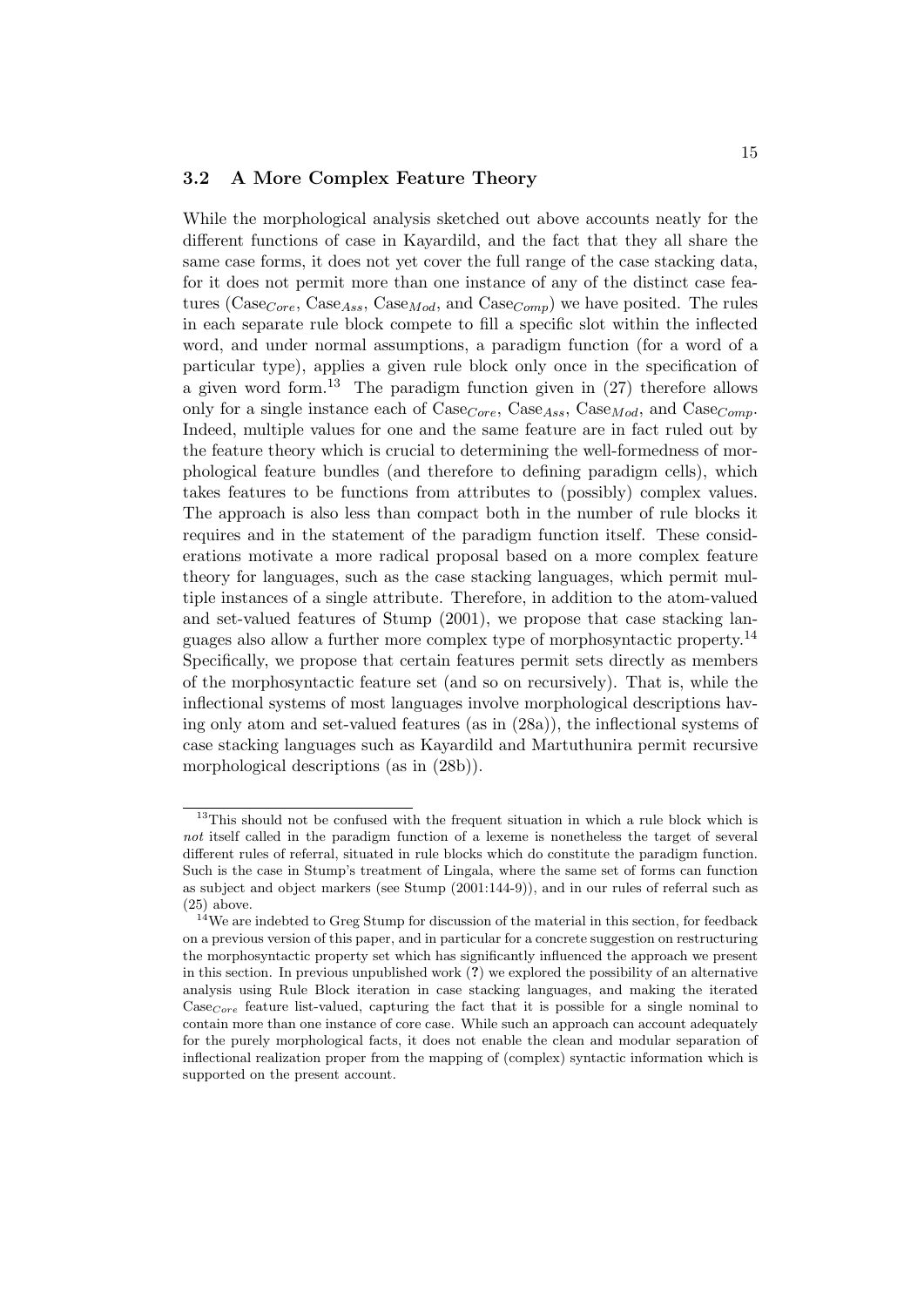$$
(28) (a) \begin{bmatrix} NClass 1 \\ Agr \\ Gen \\ Num \quad Sing \end{bmatrix}
$$
 (b) 
$$
\begin{bmatrix} Case Loc \\ Case Abl \\ [Case Abl] \\ [Case Nom] \end{bmatrix}
$$

The proposal, then, is that in case stacking languages such as Kayardild the set  $\sigma$  of morphosyntactic properties paired with a nominal root in a morphological paradigm is recursively structured. The set  $\sigma$  of morphosyntactic properties associated with Kayardild nominal roots in morphological paradigms may contain property sets such as (but not limited to) those shown in (29a–d) and admitted by the following definition in (30):

- (29) a.  $\{Case_{Core}: X\}$  ${ \text{Case } }_{\text{Ass}}:X}$  ${ \text{Case}_{Mod}: X }$  ${ {\rm Case }}_{Comn}:X}$ 
	- b.  ${ \text{Case}_{Mod}: Y, \text{Case}_{Comp}: X } }$  ${ \text{Case}_{Core}:Y, \{ \text{Case}_{Mod}:X \} }$  ${ \text{Case}_{Core}:Y, \text{Case}_{Ass}:X} }$
	- c.  ${ \text{Case}_{Core}:W, \text{Case}_{Mod}:Y, \text{Case}_{Comp}:X} \} }$  ${ \text{Case}_{Core}:W, \text{Case}_{Core}:Y, \text{Case}_{Mod}:X} \} }$
	- d.  ${Case}_{Core}: \mathbb{Z}, {Case}_{Core}: W, {Case}_{Mod}: Y \}$  ${ {\rm Case }}_{Comp}:X}$
- (30) (i)  ${Case_x}$  is a well-formed property set of cardinality 1, where x is Core, Ass, Mod, or Comp); (you can have just one case) (ii) if  $\tau$  is a well-formed property set of cardinality n then  $\{ \text{Case}_x:\alpha, \tau \}$ is a well-formed property set of cardinality  $n+1$ , provided that: (*recur*sive condition) (a)  $x$  is Core, Ass or Mod; (*Comp only comes last, and there can be* only one Comp) (b) if x is Mod then there is no  $\beta$  such that  $\tau = \{Case_{Mod}: \beta...\}$  or  ${ {\rm Case }_{Ass}}$ : $\beta ...$  or  ${ {\rm Case }_{Core}}$ : $\beta ...$  (Mod cannot be followed by Mod or Ass or Core)

(c) if x is Ass then there is no  $\beta$  such that  $\tau = \{Case_{Ass}:\beta...\}$  or  ${ {\rm[Case}_{Core:}\beta... } }$  (Ass cannot be followed by either Ass or Core)

16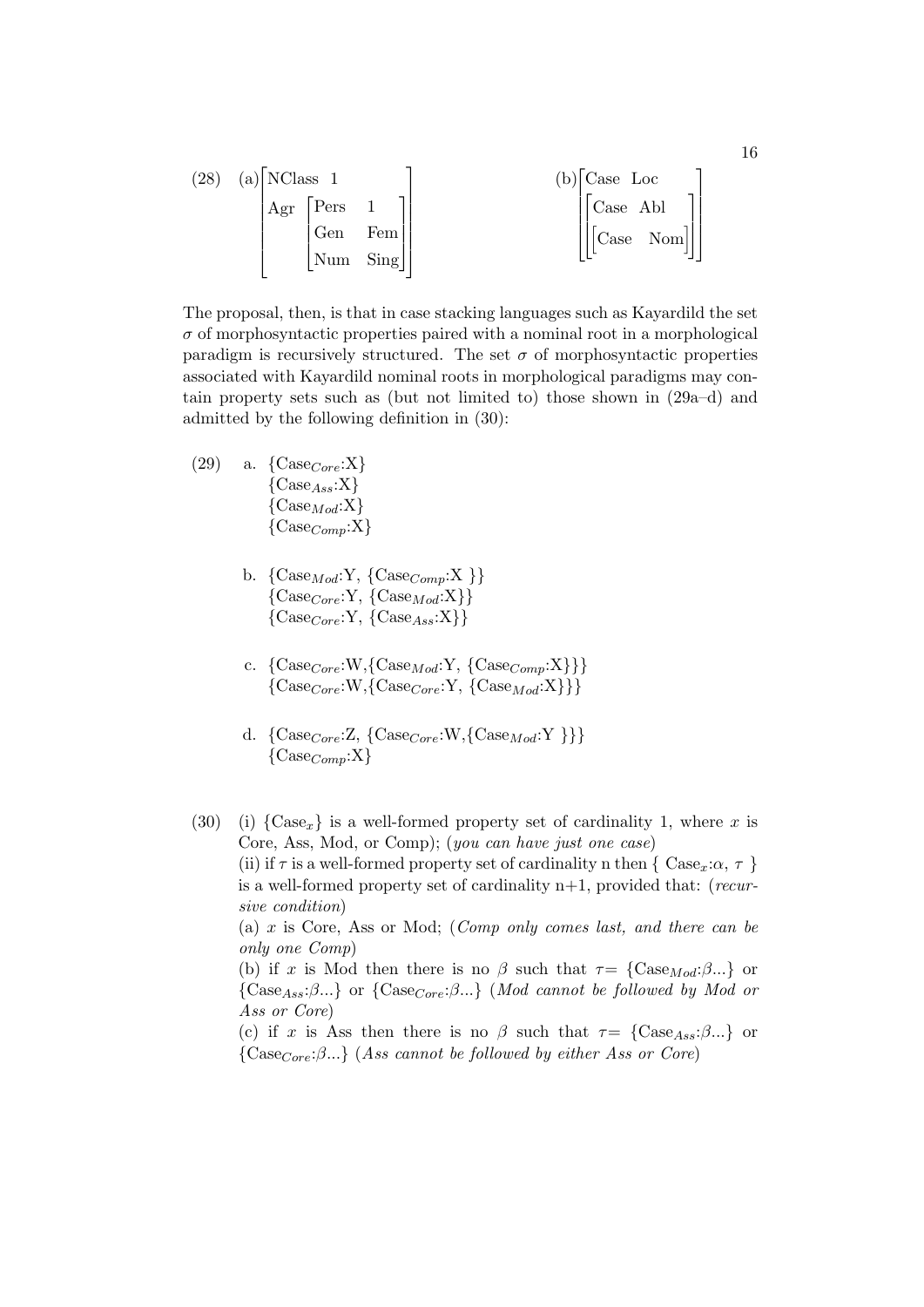Together, the feature:value specifications, the recursive property set definition and the feature co-occurrence restrictions define the set of well-formed feature bundles (instances of  $\sigma$ ) for the Kayardild noun. The restriction to just one modal case is captured directly in the definition of the case property set. Again, by this definition there can be only one instance of Complementizing case, and it can only be the outermost element in a nested Case structure. The recursive definition places no upper bound on the number of instances of Core case in a wellformed inflected word. Particular systematic combinatorial gaps, which could correspond to well-formed syntactic structures but happen not to exist, are ruled out by feature co-occurrence restrictions stated over the feature space and in this way the paradigmatic space is defined.<sup>15</sup> For example, in Kayardild, associating, modal, and complementizing case never co-occur with nominative case. This is captured with feature co-occurrence restrictions prohibiting these case features from co-occuring with a nominative case feature:<sup>16</sup>

(31) If  $\sigma$  is an extension of Case<sub>Ass</sub> =  $\alpha$  or Case<sub>Mod</sub> =  $\alpha$  or Case<sub>Comp</sub> =  $\alpha$ then  $\sigma$  is not an extension of Case<sub>Core</sub>=Nom.

Similarly, we can capture the fact that associating case and complementizing case are never marked on the same nominal with the feature co-occurrence restriction in (32):

(32) If  $\sigma$  is an extension of Case<sub>(Ass)</sub> =  $\alpha$  then  $\sigma$  is not an extension of  $\text{Case}_{Comp} = \beta$ .

In a paradigm-based realizational approach to inflectional morphology, we would expect the morphological component itself to be responsible for generating only well-formed sequences of affixes on nominal stems. The possibility of using the specification of the feature theory and feature co-occurrence restrictions to specify which feature-bundles are wellformed distinguishes a paradigmatic approach from the morpheme-based sketch of Kayardild case morphology provided in Nordlinger's (1998) essentially syntactic account.<sup>17</sup> Within the word, however, this incremental, morphemic approach overgenerates, permitting any sequencing (and interleaving) of core, modal and complementizing cases, while the syntactic component plays a filtering role: the

<sup>&</sup>lt;sup>15</sup>In the absence of further feature cooccurrence restrictions, the paradigm is essentially the cartesian product of feature values for all appropriate attributes (assuming atom-valued features).

 $16$ Feature co-occurrence restrictions such as this must be checked on the multiset which results from flattening out the structured property set.

<sup>&</sup>lt;sup>17</sup>The major insight of Nordlinger's approach to case stacking concerns the mapping to the syntax and specifically how the syntactic information associated with the case morphology combines to specify complex syntactic structures. For a treatment of the morphosyntactic interface which combines the insights of Nordlinger (1998) with the current analysis of the morphology proper, see Sadler and Nordlinger (2004) .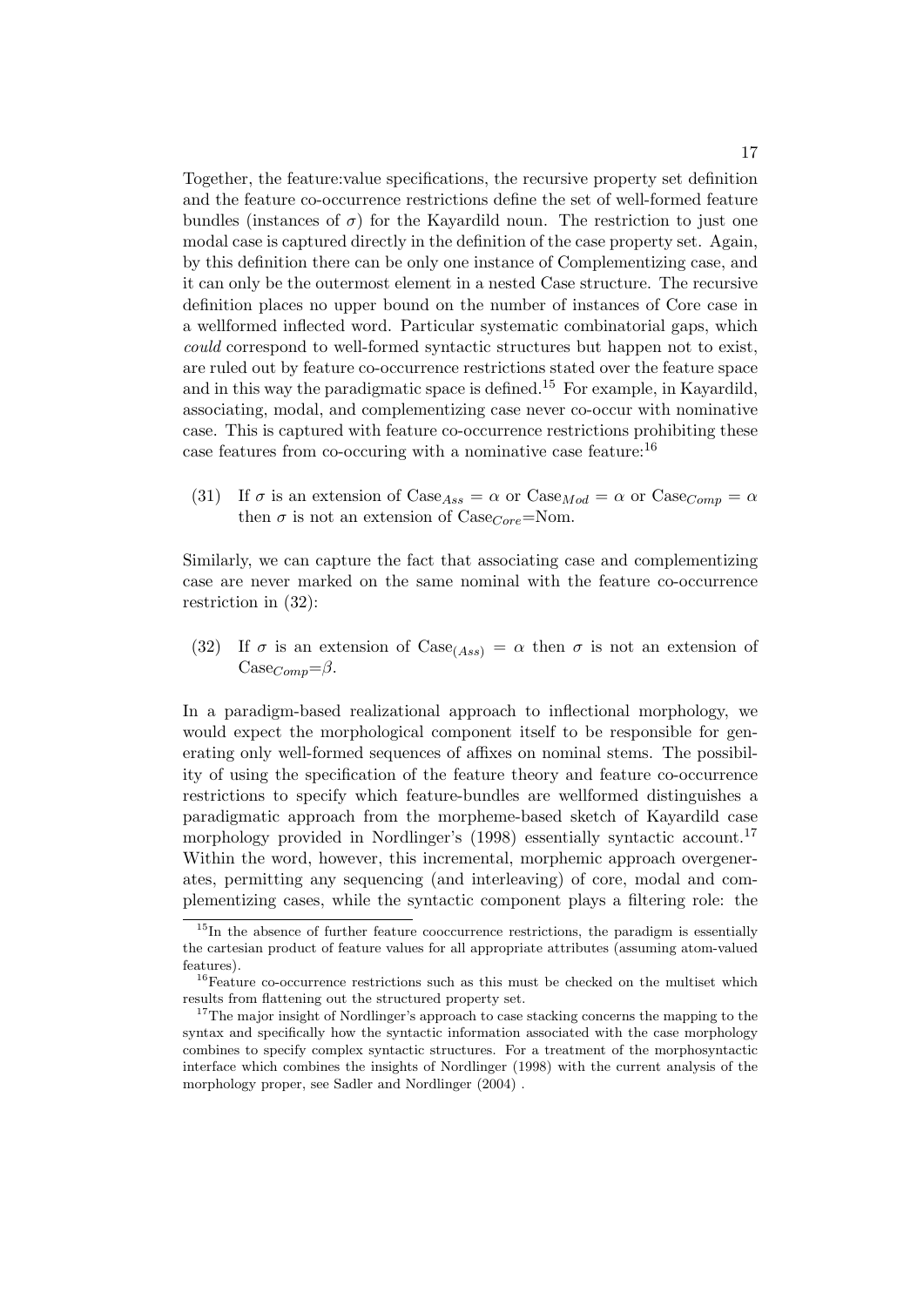syntactic information associated with "incorrect" combinations of case markers must fail to define grammatical structures. Our own account specifies the allowable sequence of core, associating, modal and complementizing case in the morphology. Nonetheless, an interesting issue arises as to whether unattested sequences of core cases should ruled out morphologically, or generated morphologically but filtered out by the fact that they do not correspond to licit syntactic structures. Discussion of this issue would take us beyond the scope of this paper, but note that many illicit combinations (such as nom-prop) can be straightforwardly ruled out in the morphology by distinguishing two subsets of core cases, adnominal and relational.

Having introduced the feature theory and the feature co-occurrence restrictions, what remains is to specify how the structured property set for case is realized. We redefine the paradigm function in terms of a single rule block (to realize the nested feature set), which we will call for the moment StackCase:

- (33) The value of the Paradigm Function for the Kayardild nominal, when applied to the pairing of a lexeme of category N, and a complete set of morphosyntactic properties for  $N(\sigma)$ , is defined as the result of applying the narrowest applicable rule from the  $\text{Case}_{StackCase}$  rule block.
- (34) Where  $\sigma$  is a complete set of morphosyntactic properties for lexemes of category N:  $PF(< X, \sigma>) =_{def} \text{Nar}_{StackCase} (< X, \sigma)$ (Second Preliminary Version, to be superseded)

It is the rule block StackCase which is responsible for spelling out the recursive Case feature. Recall that the rules of the Case Rule block realize attribute:value pairs such as  ${Case:}$  Abl  $(see (23))$ . The key rule in the block StackCase is (36a) which refers to the appropriate rule in the Case rule block to realize the first member of the structured property list and then makes a recursive call to StackCase. (36a) can be paraphrased as in (35):

(35) To spell out a recursive feature set whose first member is  $Case_{\gamma}:\alpha$  and the rest of which is  $\{\beta\}$ , apply the most specific applicable rule from the Case rule block which realizes Case:α and then call StackCase on the derived stem and the remainder of the structured property set.

That is, the "special" property of the realization rule (36a) is that it makes reference to a (recursively) structured feature (Case<sub>γ: $\alpha$ , $\beta$ ), and in particular</sub> calls StackCase on  $\beta$ , where "standard" rules make reference to atom-valued or simple features. Rule (36b) is the non-recursive case, and can be thought of as spelling out the most deeply embedded case feature. It simply refers to the appropriate rule in the Case rule block to spell out whatever the case value is.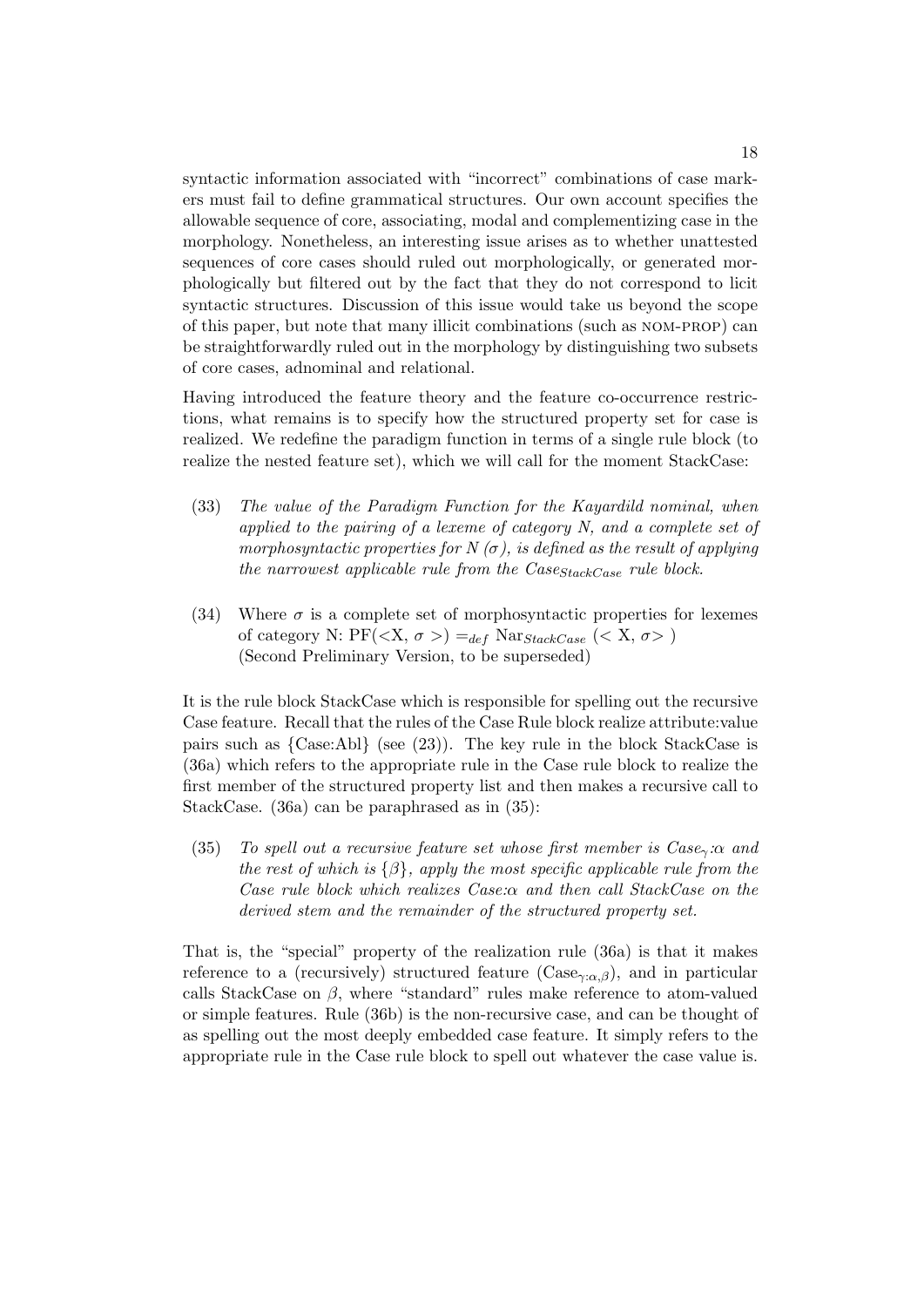(36) a. RR $_{StackCase, \{Case \gamma : \alpha, \beta\}, N}$  (< X,  $\sigma$  > ) = def  $\text{Nar}_{StackCase}(*X*^\prime, \beta > ),$ where Nar<sub>Case</sub> (< X, {Case:  $\alpha$  } > ) = < X', {Case:  $\alpha$  } > )

b. RR<sub>StackCase</sub>, 
$$
\{Case_{\gamma}:\alpha\}, N
$$
 ( $\langle X, \sigma \rangle$ ) = $def$   
Nar<sub>Case</sub> ( $\langle X, \{Case: \alpha \} \rangle$ )

Notice that rules in the case block are defined over sets containing features such as Case:Abl, but the rule block StackCase is defined over sets containing features such as  $\text{Case}_{\alpha}:\text{Abl.}$  This means that the rules of exponence for the different case values are independent of the case function (as Core, Associating, Modal and so on), as before.

To make this clear we work through an example, the derivation of the word thabuju-karra-nguni-na 'brother-gen-instr-m.abl' from example (11) above. The root-morphosyntactic property set  $(\sigma)$  pairing in this case is (37) and the paradigm function is defined in (34).

(37)  $\langle$  thabuju, {Case<sub>Core</sub>:Gen, {Case<sub>Core</sub>:Instr, {Case<sub>Mod</sub>:Abl }}}

The paradigm function applied to this root-property set pairing calls for the narrowest applicable rule from the StackCase rule block to be applied to the pairing. Of the rules in the StackCase rule block the narrowest applicable rule is (36a). Rule (36a) in turn calls for the application of the narrowest rule from the Case rule block to apply to the pairing  $\langle$  thabuju,  ${ {\rm Case:} Gen} \rangle$ . This is the rule  $(23 \text{ c})$  and the stem produced by this rule application is thabujukarra. The first call to (36a) now requires the application of the narrowest applicable rule from the StackCase rule block to the pairing  $\lt$  thabujukarra,  ${ \text{Case}_{Core}: \text{Instr}, \text{Case}_{Mod}: Abl } \} > .$  This is the first recursive call to Stack-Case. Of the rules in the StackCase rule block the narrowest applicable rule is (36a). (36a) in turn calls for the application of the narrowest rule from the Case rule block to apply to the pairing  $\langle$  thabujukarra, {Case:Instr}>. This is the rule (23 d) and the stem produced by this rule application is thabujukarranguni. The (second) call to (36a) now requires the application of the narrowest applicable rule from the StackCase rule block to the pairing  $\langle$  thabujukarranguni, {Case<sub>Mod</sub>:Abl}>. This is the second recursive call to StackCase. At this point, the narrowest applicable rule is (36b) which calls for the application of the narrowest applicable rule from the Case rule block to the pairing  $\langle$ thabujukarranguni, {Case:Abl}>. The relevant rule is (23a) and the wordform produced by this rule application (modulo the applicable morphophonological operations) is thabujukarrangunina.

To summarize, we have accounted for the occurrence of multiple case marking in Kayardild and other languages by introducing recursive structure into morphological property sets. The different functions of morphological case correspond to different subtypes of case feature, but these different subtypes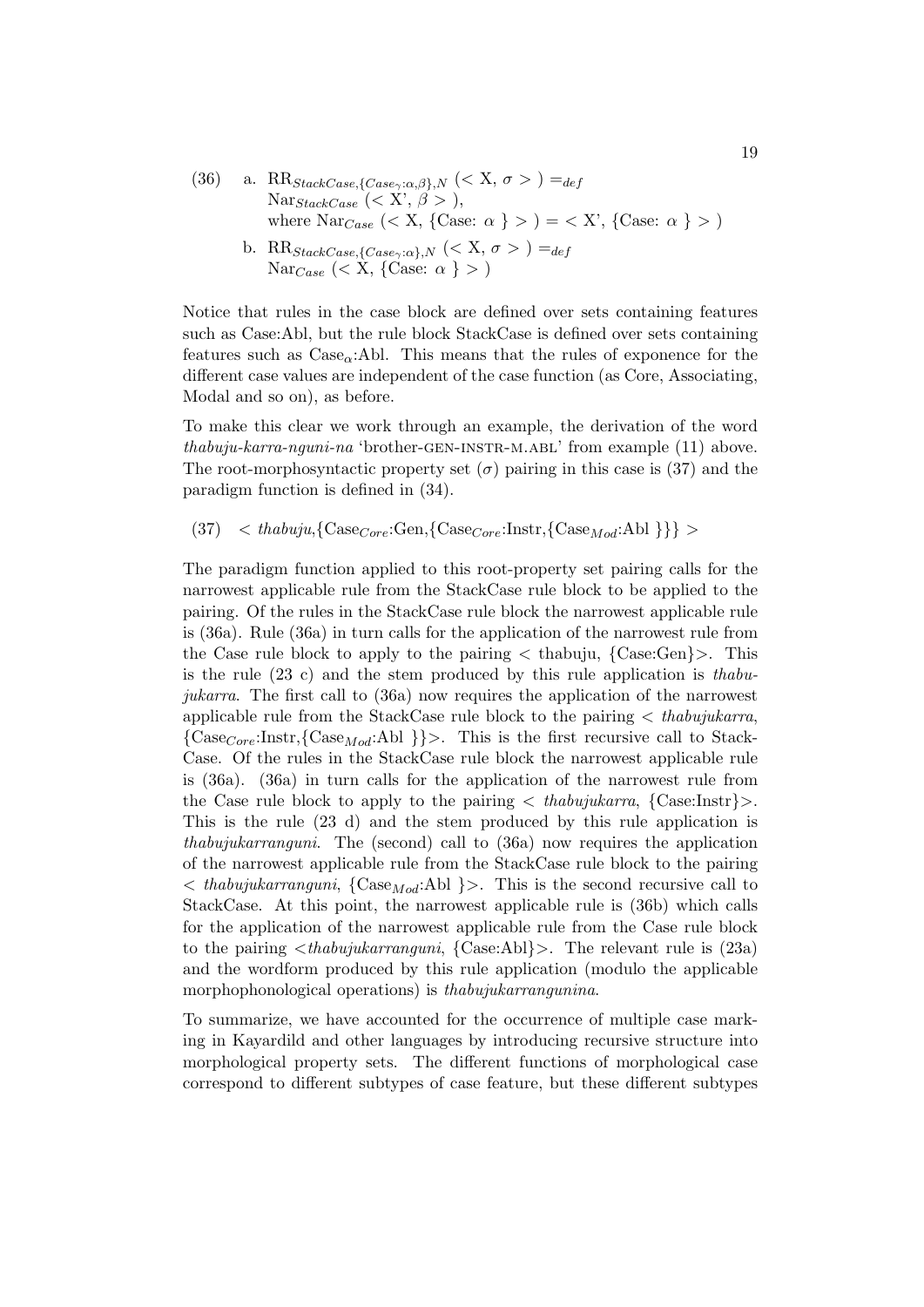crucially share a common form. In the recursive case, the structured property set is realised by applying a complex realization rule from the rule block StackCase which applies the appropriate case realization rule to the member of the set and calls StackCase on the rest of the set. The separation of form from function permits us to capture directly the observation that the different uses of Case in Kayadild share the same form while still providing the right sort of input for the morphology-syntax interface. Still abstracting away from Number for the moment, the cells in morphological paradigms have the innermost case property at the top of the structured case feature (as in (37)). It is these cells which are related to syntactic descriptions in the interface between morphology and syntax (see Sadler and Nordlinger  $(2004)$ ).<sup>18</sup>

#### 3.3 Interactions with Number

As noted in section 2.2, there are interesting interactions between multiple case markers and number in Kayardild and Martuthunira. The examples (14) and (15) from Martuthunira in section 2.2 above show that number marking is interpreted differently as a function of its ordering with respect to the proprietive case marker. Similar examples from Kayardild are the following (Evans 1995a:123):

- (38) maku-wala-nurru woman-many-assoc 'having many wives'
- (39) maku-nurru-walad-a woman-assoc-many-nom 'the many having wives'

In (38) the realization rule for the core Case:Assoc applies to the output of the realization rule for Number, and as the translation shows, Number is interpreted as inside the scope of the associative case (as expected from a principle of iconicity). In (39), the order is the reverse, with Number appearing outside of the core Case:Assoc, and interpretively outside of its scope. Furthermore, an inflected nominal may contain more than one instance of number marking; we repeat below as (40) the example of double number marking in Kayardild introduced in section 2.2:

 $18$ Note, however, that the relationship between these structured morphosyntactic property sets and syntactic descriptions is not trivial. In the morphology-syntax interface each morphosyntactic feature is "unpacked" and mapped onto a set of syntactic constraints which capture the individual contribution of each case/number marker to different parts of the larger syntactic structure (cf Malouf (2001) who is required to transport stacked case features into the syntactic component as well).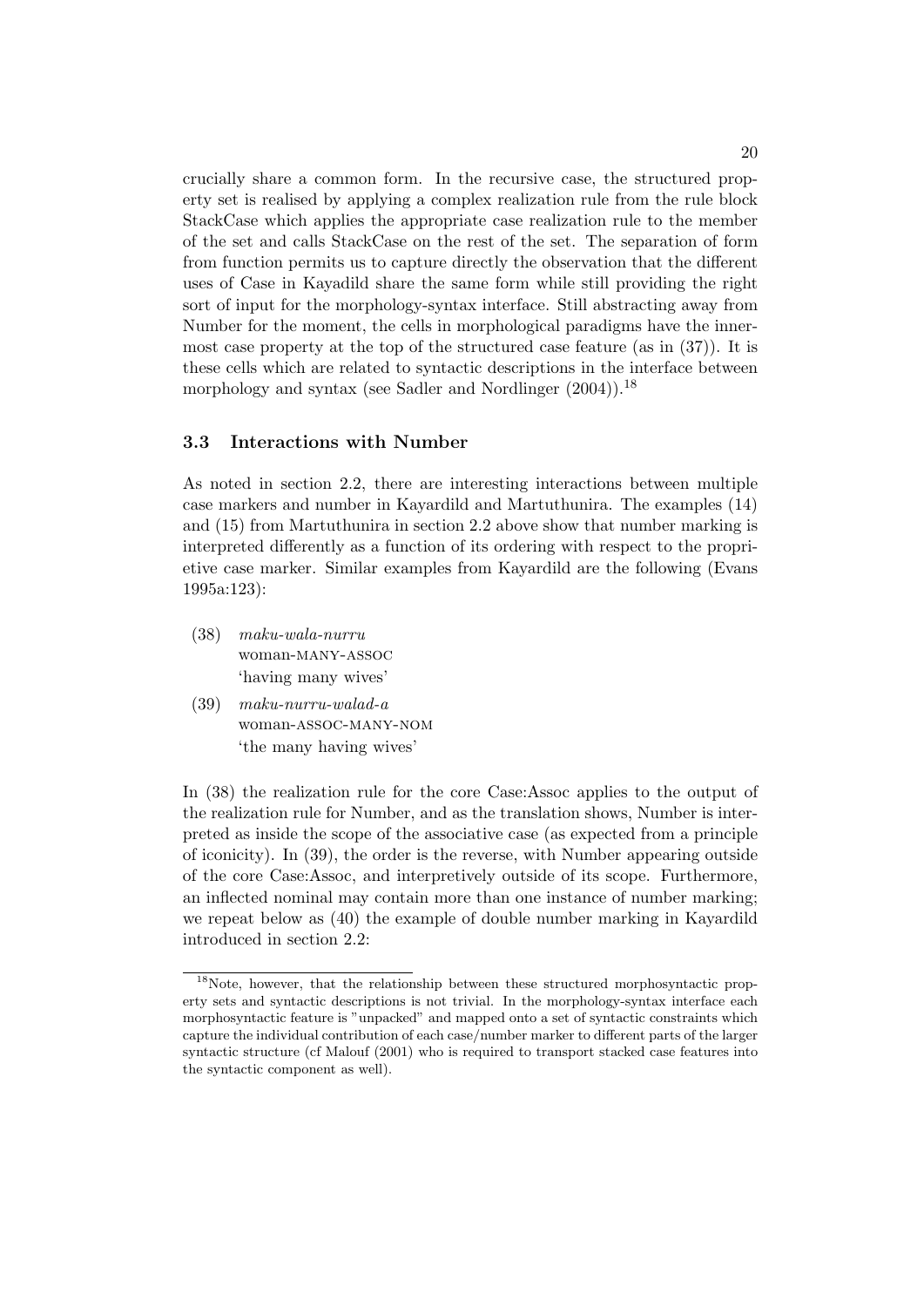## (40) maku-yarr-nurru-naba-walad-a woman-du-assoc-abl-many-nom 'the many belonging to (those) having two wives' (Evans 1995a:123)

These examples show both that the stacking behaviour is not limited to case but also extends to number marking, and that the number feature is interpreted with respect to whatever level of (syntactic) structure is partially specified by the stem to which it attaches. Thus for example, the dual number feature in (40) ultimately relates to the syntactic structure of the nominal stem maku- 'woman', while the 'many' number feature is interpreted syntactically with respect to a larger syntactic structure containing an ablative adjunct. Thus number marking and its interaction with case marking is relevant both to the morphological analysis and to the specification of the interface with the syntax.<sup>19</sup>

Data on multiple number marking in Martuthinira and Kayardild is sparse, but what we have suggests that Number may optionally be marked before each core Case. Thus the following would be well-formed paradigm cells for

<sup>19</sup>Number marking in Kayardild also exemplifies a further property common to the morphological systems of Australian (and other) languages, but which is not to be adequately captured in  $PFM$  as outlined in Stump (2001), namely the possibility of optional inflectional features. In PFM, as with other paradigmatic approaches, the notion of *complete* feature bundle is crucial to the statement of paradigm functions — properties which are defined for a given category must be present with some value in the feature bundle unless ruled inappropriate by a feature co-occurrence restriction. (Of course, this does not entail any particular exponence for any particular feature value, given the role played by the Identity Function Default (IFD).) For example, on this view, English nouns are either singular or plural, but the singular form involves the IFD. However, there do seem to be some truly optional inflectional properties: number marking on nouns in many Australian languages is optional in the sense that nouns which are not marked for plural or dual may still receive non-singular interpretations. For such (unmarked) nouns, it does not seem appropriate to assume that the morphological feature bundle is specified for Number: this is at odds with the assumption that Number is part of every complete (nominal) feature bundle. A technical solution which makes this consistent with the assumptions of pfm is available by taking the Number Block to be obligatory (in the normal way), associating the (morphological) Num:Sing feature with the ifd and then permitting the morphology-syntax interface to interpret morphological Sing as ambiguous between singular and non-singular interpretations. This is possible once the morphological features are disassociated from the syntactically or semantically relevant features (as for example, in Sadler and Spencer's (2001) distinction between m-features and s-features, or Ackerman and Stump's (2004) distinction between morphological paradigms and content paradigms). This disassociation would allow us to maintain the notion that Number is obligatory in the morphological paradigm space, but is associated with a nontrivial (i.e. non-identity) mapping to the syntax. This certainly less than elegant solution effectively treates optional number marking as an interface issue. However we take it that a more adequate (but more radical) solution is in fact to admit the existence of truly optional morphological features where this is supported by the data. For the Kayardild data under discussion here, the optionality of number marking will in fact follow from the recursive feature definition we will propose. However the more general issue of truly optional Number and other properties (in languages where there is no evidence for a recursive structure to the morphological feature set) remains.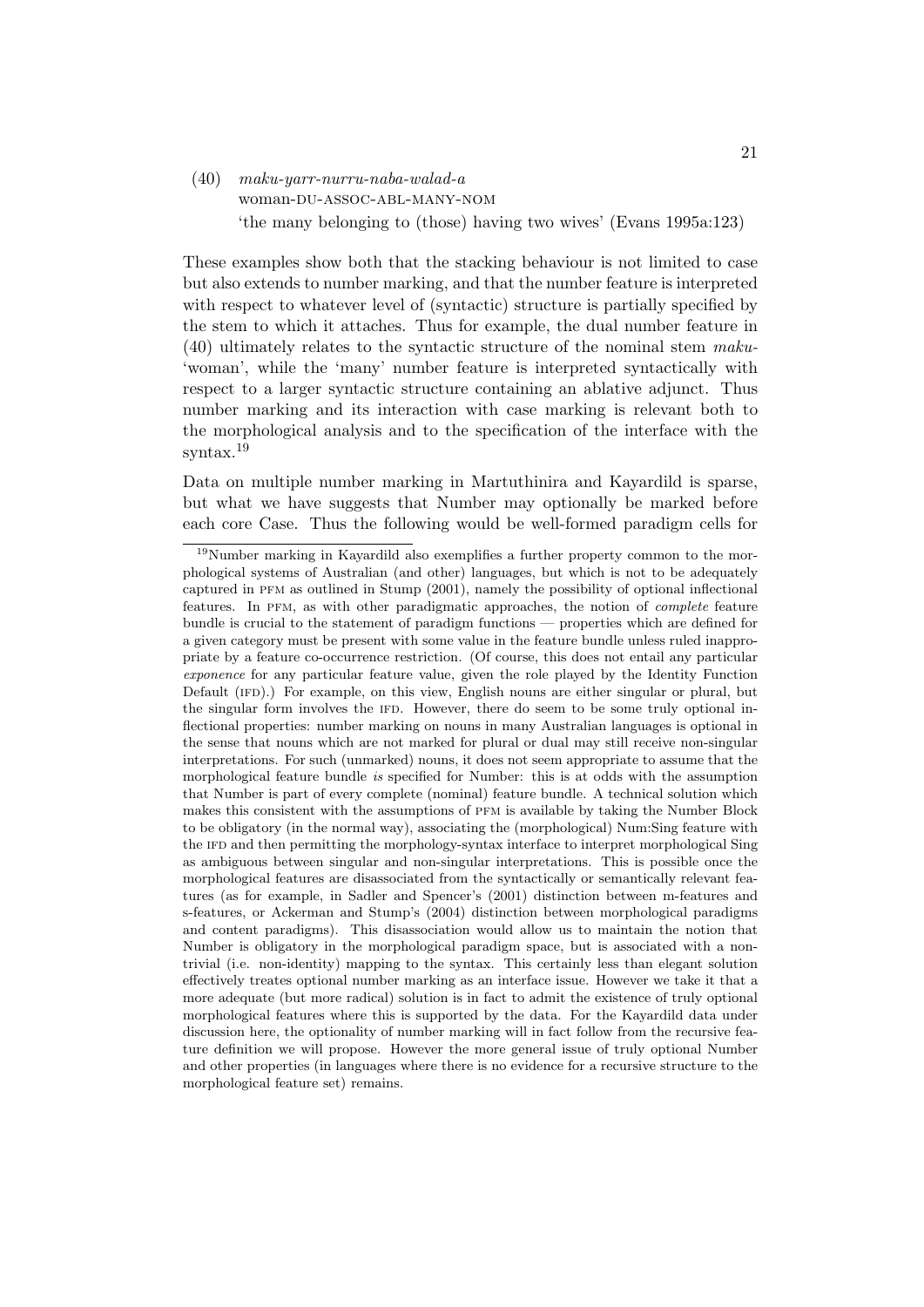the Kayardild nominal root maku 'woman':<sup>20</sup>

 $(41)$  < maku, { Num:Pl, {Case<sub>Core</sub>:Assoc}} >  $\langle \text{maku}, \{\text{Case}_{Core}: \text{Assoc}, \{\text{Num}: \text{Pl}, \{\text{Case}_{Core}: \text{Nom}\}\}\}\rangle$  $<$  maku,{Num:Du,{Case<sub>Core</sub>:Assoc,{Case<sub>Core</sub>:Abl,{Num:Pl,}}  $\{Case_{Core}: \text{Nom}\}\}\$ 

We then need to reformulate the rules in the rule block StackCase to take account of the Number feature, by referring to either the Case or the Number rule block. We rename StackCase as StackFeat since it is now more general. In words:

(42) • to apply StackFeat to a structured property set, apply the most specific applicable rule from the Number block to the outermost property set and apply StackFeat to the nested property set and the derived stem

• to apply StackFeat to a structured property set, apply the most specific applicable rule from the Case block to the outermost property set and apply StackFeat to the nested property set and the derived stem

• to apply StackFeat to a simple property set, apply the most specific applicable rule from the Case rule block

(43) StackFeat Rule Block

(a) RR<sub>StackFeat</sub>,{ $_{\alpha,\beta}$ }, $_N$  (< X,  $\sigma$  > ) =  $_{def}$  Nar<sub>StackFeat</sub> (< X',  $\beta$  > ), where  $\text{Nar}_{Num} (\langle \hat{X}, \{\alpha\} \rangle ) = \langle X', \{\alpha\} \rangle$ (b) RR $_{Stack Feat, \{Case_{\gamma}:\alpha,\beta\},N}$  (< X,  $\sigma$  > ) =  $_{def}$  $\text{Nar}_{Stack Fact} (\langle X', \hat{\beta} \rangle),$ where Nar<sub>Case</sub> (< X, { Case:  $\alpha$  } > ) = < X', {  $\alpha$  } > (c) RR $_{Stack Fact, \{Case_{\gamma}:\alpha\}, N}$  (< X,  $\sigma$  > ) = def Nar<sub>Case</sub> (< X, {Case:  $\alpha$  } > )

The number rule block contains the following rules (as well as the IFD):

(44) Number Rule Block

(a) RR<sub>Num,{Num:Many}</sub>, $N \leq X, \sigma >$ } =def < X'walad,  $\sigma >$ (b)  $\text{RR}_{Num, \{Num: Du\}, N}$  ( < X,  $\sigma$  >) =  $_{def}$  < X'yarr,  $\sigma$  >

The feature theory is also reformulated to permit recursion through Number and Case in the appropriate fashion.

(45) (i)  ${Case<sub>x</sub>}$  is a well-formed property set of cardinality 1, where x is Core, Mod or Comp or Ass; (if you have only one thing, it's got to be a case)

<sup>&</sup>lt;sup>20</sup>There are no morphosyntactic properties expressed on the Kayardild nominal other than Case and Number.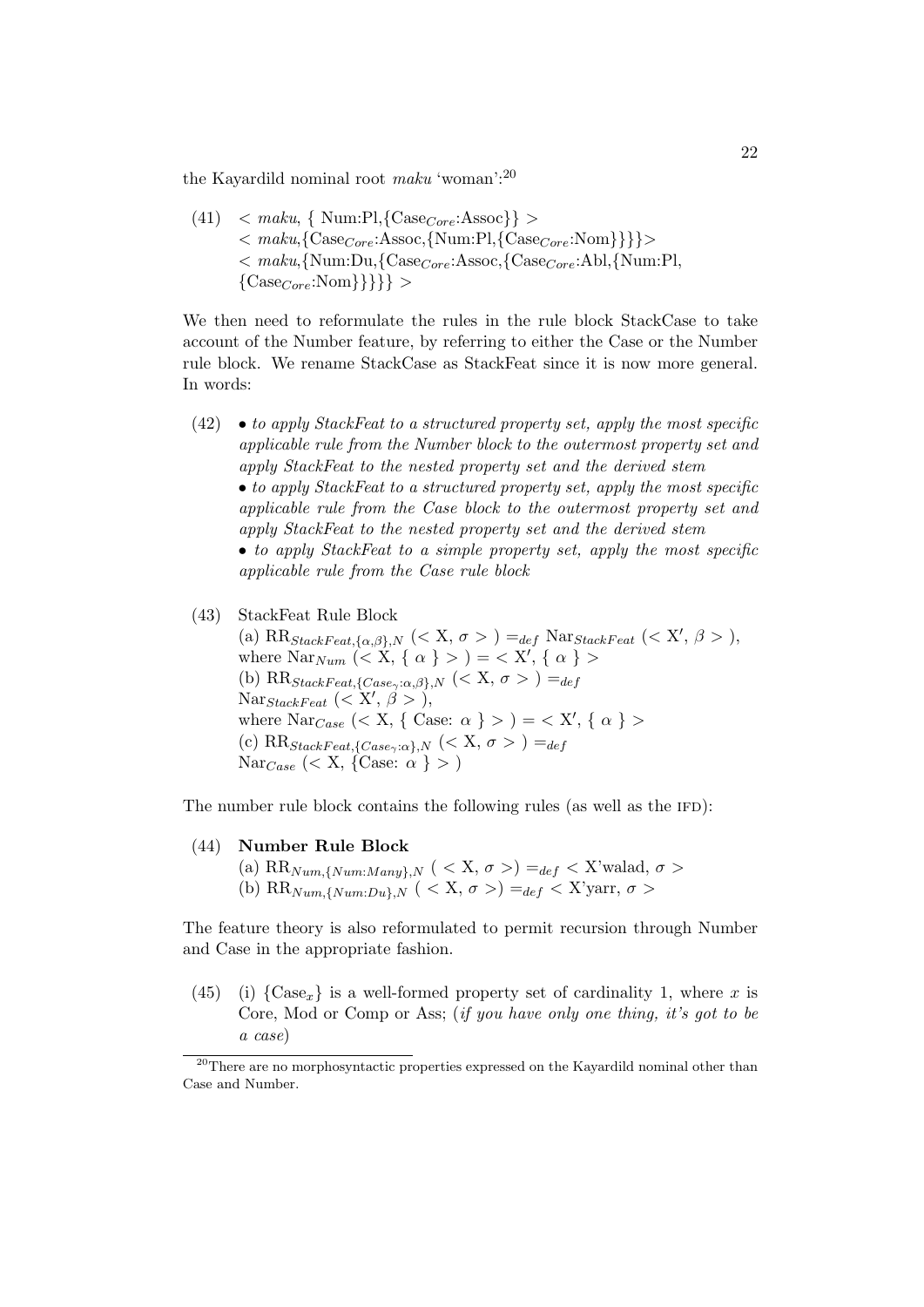(ii) If  $\tau$  is a well-formed property set of cardinality n, then:

 ${Case<sub>x</sub>: \alpha, \tau }$  is a well-formed property set of cardinality n+1, provided that:(recursive condition)

(a) X is Core, Ass or Mod; (Comp only comes last, and there can be only one Comp)

(b) if X is Mod then there is no  $\beta$  such that  $\tau = \{Case_{Mod}: \beta...\}$  or  ${ {\rm Case }_{Ass:}\beta...\}$  or  ${ {\rm Case }_{Core:}\beta...\}$  (Mod cannot be followed by Mod or Ass or Core)

(c) if x is Ass then there is no  $\beta$  such that  $\tau = \{ \text{Case}_{Ass}:\beta...\}$  or  ${ {\rm[Case}}_{Core}:\beta...\}$  (Ass cannot be followed by either Ass or Core) (iii) for any well-formed property set  $\tau$  of cardinality n, { Num: $\alpha$ ,  $\tau$  } is a well-formed property set of cardinality n+1, provided that  $\tau$  is of the form  $\{Case_{Core}:\beta, \tau'\}$ 

As before, the following Feature Co-occurrence Restriction must hold of the multi-set corresponding to the flattened property set:

(46) (c) all well-formed feature bundle multi-sets contain one instance of  $\text{Case}_{Core}$ 

Finally returning to the paradigm function, we may reformulate (34) as (47).

(47) Where  $\sigma$  is a complete set of morphosyntactic properties for lexemes of category N:  $PF(\langle X, \sigma \rangle) =_{def} \text{Nar}_{Stack Fact} (\langle X, \sigma \rangle)$ 

Consider for example the wordform maku-wala-nurru 'woman-many-assoc'. The root-morphosyntactic property set *(sigma)* pairing in this case is (48).

 $(48)$  < maku, {Num: Many, {Case<sub>Core</sub>: Assoc}} >

The paradigm function appplied to this root-property set pairing calls for the narrowest applicable rule from the StackFeat rule block to be applied to the pairing. Of the rules in the StackFeat rule block the narrowest applicable rule is (43a). Rule (43a) in turn calls for the application of the narrowest rule from the Num rule block to apply to the pairing  $\langle$  maku, {Num:Many} $\rangle$ . This is the rule (44a) and the stem produced by this rule application is makuwala (with applicable morphophonological operations). The first call to (43a) now requires the application of the narrowest applicable rule from the StackFeat rule block to the pairing  $\langle \text{makuwala}, \{\text{Case}_{Core}:\text{Assoc}\}\rangle$ . This is a recursive call to StackFeat. Of the rules in the StackFeat rule block the narrowest applicable rule is (43c), which calls for the application of the narrowest applicable rule from the Case rule block. This is rule (23e) and the wordform produced by this rule application (modulo the applicable morphophonological operations) is makuwalanurru.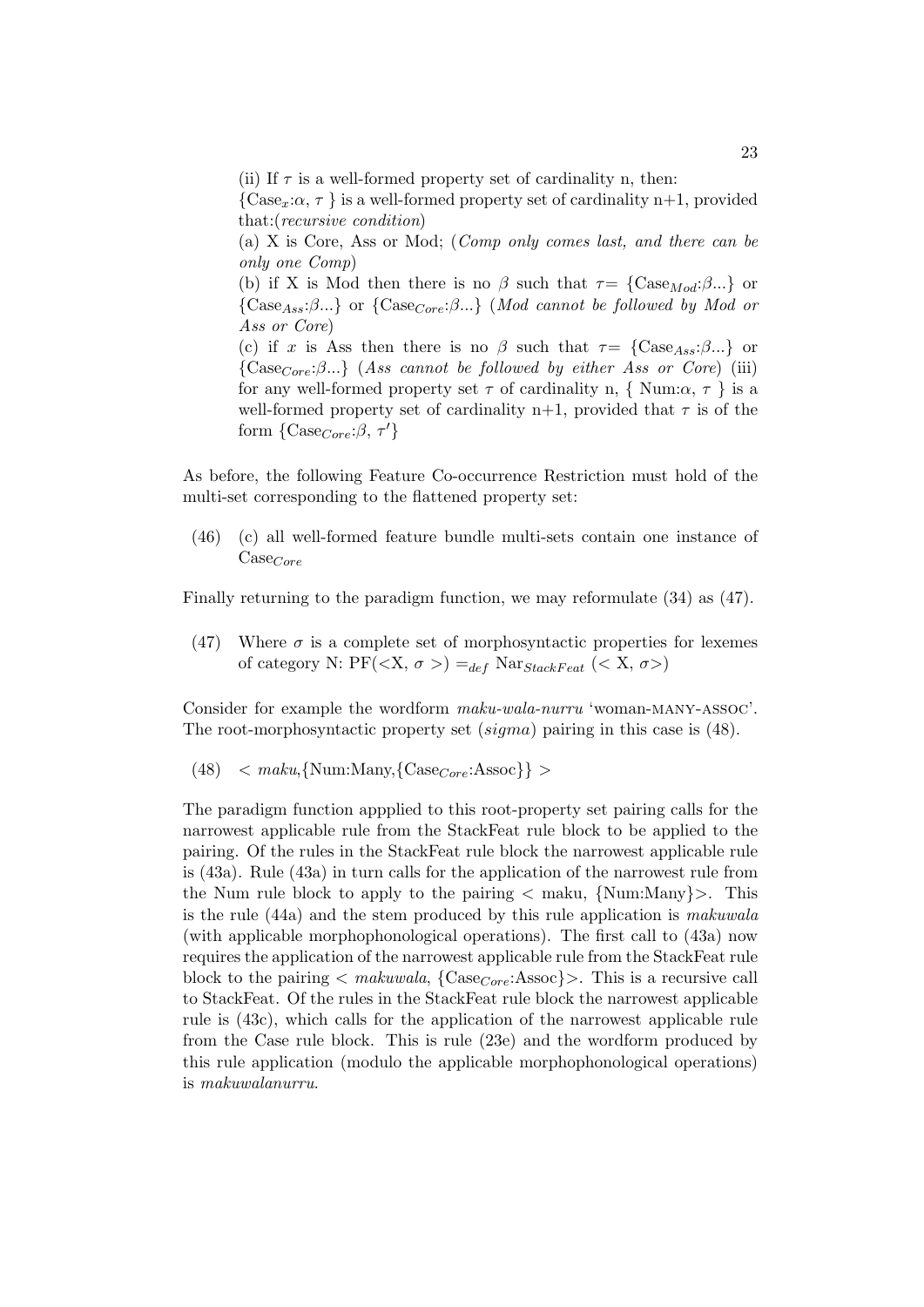### 4 Empirical Consequences

The primary aim of this paper has been to give a fully explicit realizational analysis of what must be one of the most incremental-looking instances of inflectional morphology in the literature. In this final section we show how the separation between morphological form and function which is at the heart of our realizational, morphological approach has a number of empirical advantages over morphemic views (in which form and function are not separated) and over potential syntactic accounts (in which inflectional affixes would be introduced in the syntactic tree, thereby potentially accounting for the iconic ordering effects by means of syntactic principles). To do this we briefly discuss two issues (i) the existence and treatment of case substitutions and portmanteau forms and (ii) the existence and treatment of anti-iconic case orderings. A more complete discussion of the range of relevant data can be found in Dench and Evans (1988).

In Kayardild, any sequence of  $LOC + OBL$  case features requires the use of special portmanteau form -kurrka. An example showing the use of the portmanteau form for a core locative in combination with a modal oblique is shown in (49).

(49) kunawuna bilarri-nyarra nguku-ntha wuruman-kurrk child(NOM) spill-APPR water-mobl billy-loc.mobl 'The child might spill the water in the billycan' (Dench and Evans 1988:42 (89))

Crucially, however, this portmanteau form occurs irrespective of which function either case is performing. Thus, it occurs for *any* sequence of LOC and OBL, whether they be two  $\text{Case}_{Core}$  features, or  $\text{Case}_{Core}$  followed by  $\text{Case}_{Mod}$  (as above), or  $\text{Case}_{Mod}$  followed by  $\text{Case}_{Comp}$ , and so on.

On a morpheme-based account, in which form is inextricably tied up with function, this would require the positing of multiple portmanteau affixes (all with the form  $-kurrka$ ; each one representing a different combination of functions. On this view the fact that these portmanteaux are all identical in form is purely coincidental. Clearly, however, this is not the case.

On our account, on the other hand, this type of portmanteau is straightforward. Given the separation of form and function in our realizational account, combined with the fact that we capture the identity of case forms under different case functions by means of a rule of referral to a general Case Block (irrespective of function), the treatment of these sorts of portmanteaux involves simply the addition of one portmanteau realization rule in the StackFeat rule block. Alongside the rules in (43), we add the following: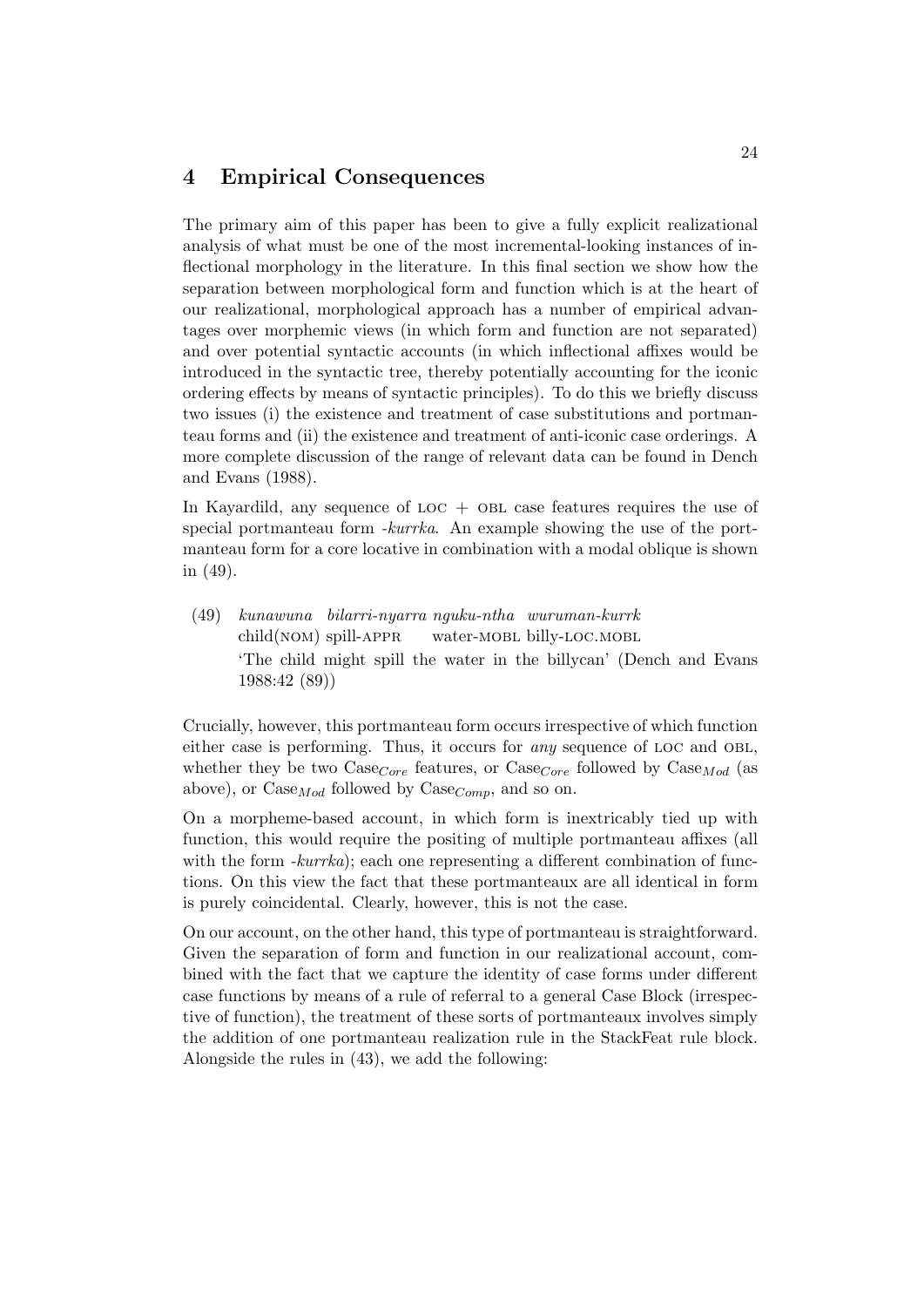(50) (d) RR $_{Stack Fact, \{Case_7: Loc, \{Case_8: Obl, \{\beta\}\}\},N}$  (< X,  $\sigma$  > ) = def NarstackFeat (< X', { $\beta$ } > ), where X' = < X-kurrka,  $\sigma$  >

This rule simply ensures that the realization of any sequence Case:Loc followed by Case:Obl in the paradigm function of X will be Xkurra, irrespective of case function.

A second deviation in expected morphological form concerns the fact that some case sequences require an alternative form to be substituted for a member of the sequence. In the following example, the form which usually expresses the associative case is substituted for the form of the locative, despite the fact that the function remains the same:

(51) ngada kurri-ju dangka-wu yubuyubu-nurru-wuru I.nom see-fut man-mprop road-assoc-mprop  $(*yubuyubu-ya-wuru)$ (road-loc-mprop) 'I will see the man on the road' (Kayardild, Dench and Evans 1988:38 (79))

Again, this can be treated simply at the level of form or realization. The morphological function which occurs here is the loc function, but in this context it is realized by the form of the associative. This too may be handled by a specific rule in the StackFeat rule block — since rules are ordered by specificity, this will take precedence over the more general rules whenever its input conditions are met. Examples of contextually determined case substitutions, and portmanteau forms are unproblematic on the approach we propose here.

A more interesting challenge is posed, however, by the issue of deviation from iconic ordering. Iconic ordering follows directly on our proposal from the architecture of the interface between morphological function (features) and syntactic function (features) (Sadler and Nordlinger 2004). There is, however one known example of anti-iconic ordering in case stacking in Kayardild, which is discussed in Dench and Evans (1988) and Evans (1995a, b), and involves the interaction of modal and associating (oblique) case. Recall that the associating case marks all non-subject constituents belonging to a nominalised clause (a clause headed by a nominalised verb). This is exemplified in (52) repeated from (13) above:

 $(52)$  Bil-da they-nom search-nmz-nom track-prop-a.obl child-prop-a.obl jani-n-da bartha-wuru-ntha kunawuna-wuru-nth. 'They are looking for the child's footprints.' (Evans 1995a:112 (3-41)).

The syntactic information associated with the associating case is that the clause in which it appears is nominalized. When a nominalized clause functions as a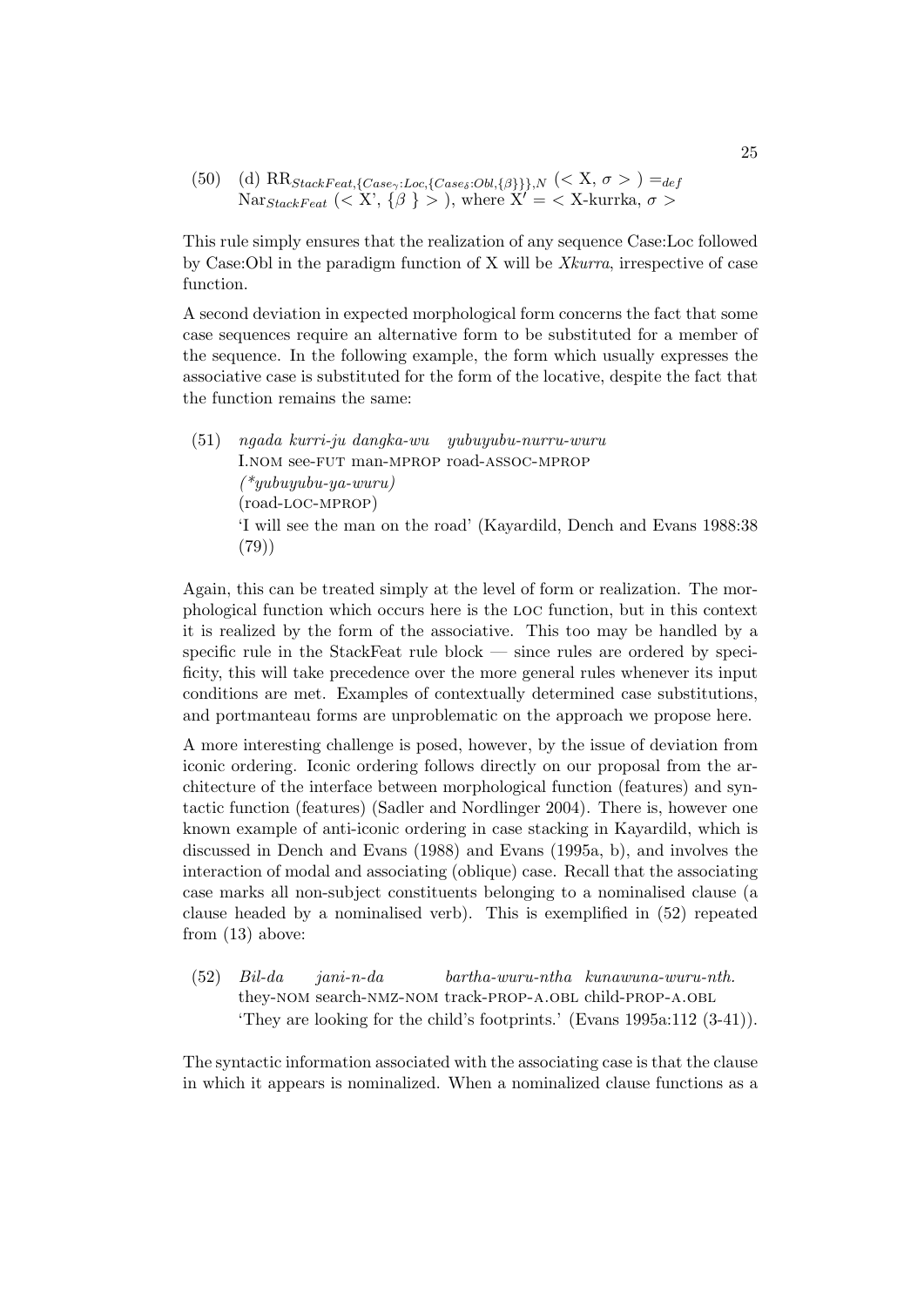subordinate clause, its constituents must also take the modal case of the main clause. Since this modal case refers to the main clause, it relates to syntactic structure outside of the nominalized clause and thus, our expectation of iconic ordering would lead us to expect modal case to follow the associating oblique case. But in fact what is found is the opposite (anti-iconic) ordering of these case markers (see (53)):

(53) Ngada kurri-jarra niwan-jina kurdama-n-kina I(nom) see-pst 3.sg-m.abl drink-nmz-m.abl water-m.abl-a.obl nguku-naa-ntha wuruman-urru-naa-nth billy-assoc-m.abl-a.obl 'I saw him drinking the water in the billy.' (Evans 1995a:112 (3-44))

This anti-iconicity is clearly problematic for a syntactic analysis of case morphology in which the affixes appear in the syntactic tree, for the affixes appear in the wrong order. On our separationist, morphological approach, with the clear distinction between morphological features and exponence, the difficulty disappears. In accordance with the feature theory, the morphosyntactic feature set is structured such that the modal case is embedded inside associating case, as would be expected given the mapping to the syntax. The rules of exponence can then simply realize them in the opposite order, by means of a specific realization rule in the rule block StackFeat.

Thus, this realizational approach to case stacking has a number of empirical advantages over other accounts which don't clearly separate morphological form from morphological function, and morphological function from syntactic function. Our approach captures both the iconic effects found in the majority of case stacking examples, while allowing us to straightforwardly account for the one case of deviation from this iconicity. It also allows for a natural account or portmanteaux affixes and affix substitution.

# 5 Conclusion

The complexity of the case and number stacking data is such that it challenges virutally any theory of inflectional morphology. Its complexity is increased by the fact that it does not concern morphology alone, but requires a sophisticated model of the interface between morphology and syntax beyond that which is usually assumed by theories of inflectional morphology. We have shown how a comprehensive account of both case stacking and its interaction with number in Australian languages such as Kayardild and Martuthunira can be accounted for within a realizational model of inflectional morphology. To account for the recursive nature of case marking in these languages we proposed an extension to the framework of Paradigm Function Morphology such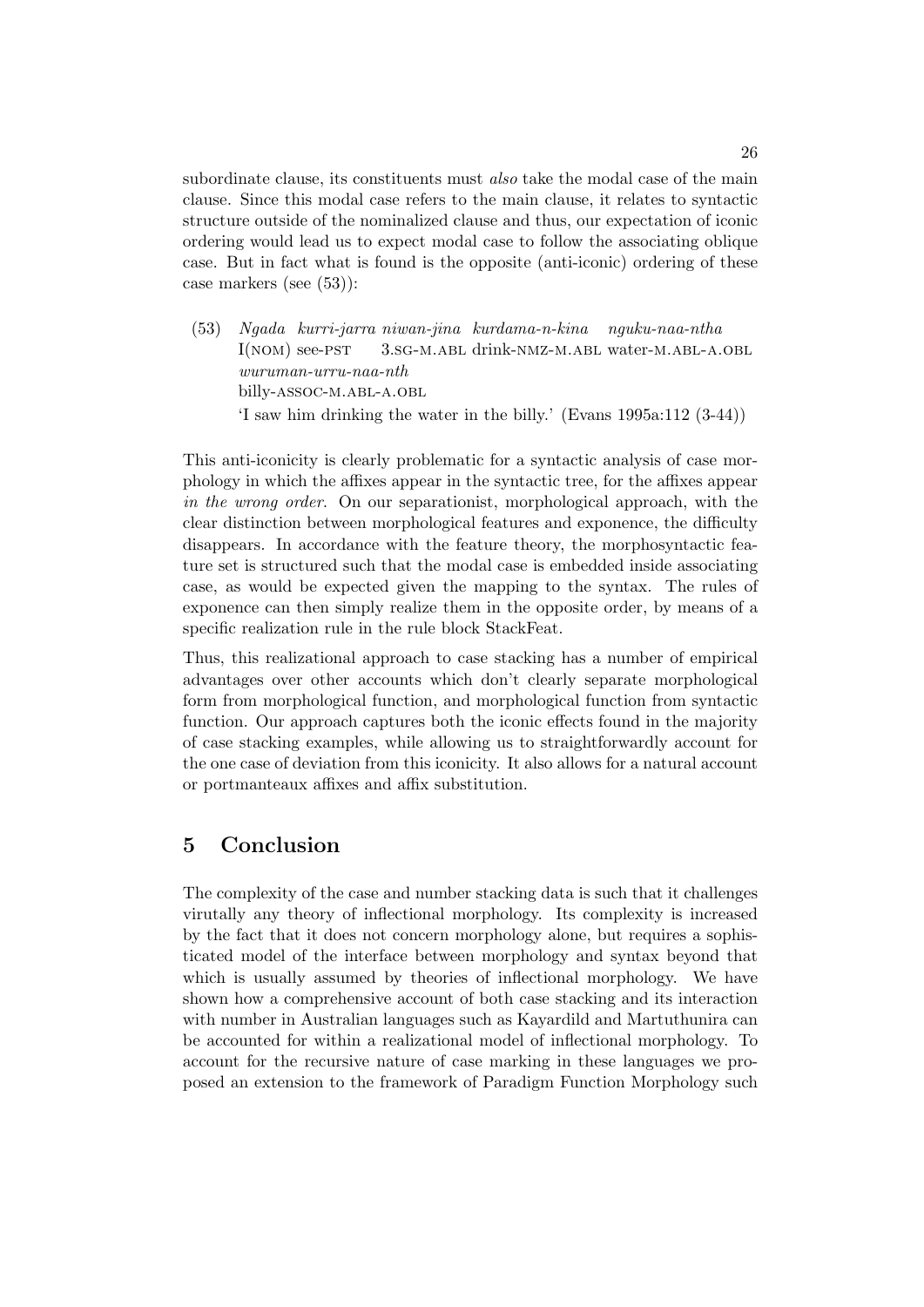that some morphosyntactic features (in some languages) may be recursively structured, allowing for multiple, nested, instances of a single morphosyntactic property. This approach is then able to account straightforwardly for both the complex case stacking patterns, including the stacking of a single case feature ( $\text{Case}_{Core}$ ), as well as the interaction between case and number stacking. Furthermore, the morphological feature bundles associated with fully inflected wordforms on this view may simply be mapped to sets of syntactic constraints describing LFG f-structures in order to provide a modular, natural and explanatory account of the morphosyntax of case stacking (see Sadler and Nordlinger 2004). Finally, through the separation of form from function, this account has a number of empirical advantages over other possible morpheme-based or syntactic approaches.

# Bibliography

Ackerman, Farrell, and Greg Stump. 2004. Paradigms and Periphrastic Expression: A Study in Realization-based Lexicalism. In Andrew Spencer and Louisa Sadler (ed.), Projecting Morphology. Stanford, CSLI Publications.

Anderson, Stephen R. 1982. Where's Morphology? Linguistic Inquiry 13(4), 571–612.

Anderson, Stephen R. 1992. A-Morphous Morphology. Cambridge, Cambridge University Press.

Andrews, Avery. 1996. Semantic case-stacking and inside-out unification. Australian Journal of Linguistics 16(1), 1–55.

Baker, Mark. 1985. The mirror principle and morphsyntactic explanation. Linguistic Inquiry 373–416.

Börjars, Kersti, and Nigel Vincent. 2000. Multiple Case and the Wimpiness of Morphology. In Miram Butt and Tacy Holloway King (ed.), Argument Realization, 15–40. Stanford, CSLI.

Dench, Alan. 1995a. Martuthunira: a language of the Pilbara Region of Western Australia. Canberra, Pacific Linguistics.

Dench, Alan. 1995b. Suffixaufnahme and Apparent Ellipsis in Martuthunira. In Frans Plank (ed.), Double Case: Agreement by Suffixaufnahme, 380–95. Oxford, OUP.

Dench, Alan, and Nicholas Evans. 1988. Multiple Case-Marking in Australian Languages. Australian Journal of Linguistics 8, 1–47.

Evans, Nicholas. 1995a. A Grammar of Kayardild: With Historical-Comparative Notes on Tangkic. Berlin, Mouton de Gruyter.

Evans, Nicholas. 1995b. Multiple Case in Kayardild: Anti-iconic Suffix ordering and the Diachronic Filter. In Frans Plank (ed.), Double Case: Agreement by Suffixaufnahme, 396–428. Oxford, OUP.

Evans, Nicholas. 2003. Typologies of Agreement: some problems from Kayardild. Transactions of the Phililogical Society 101(2), 203–234.